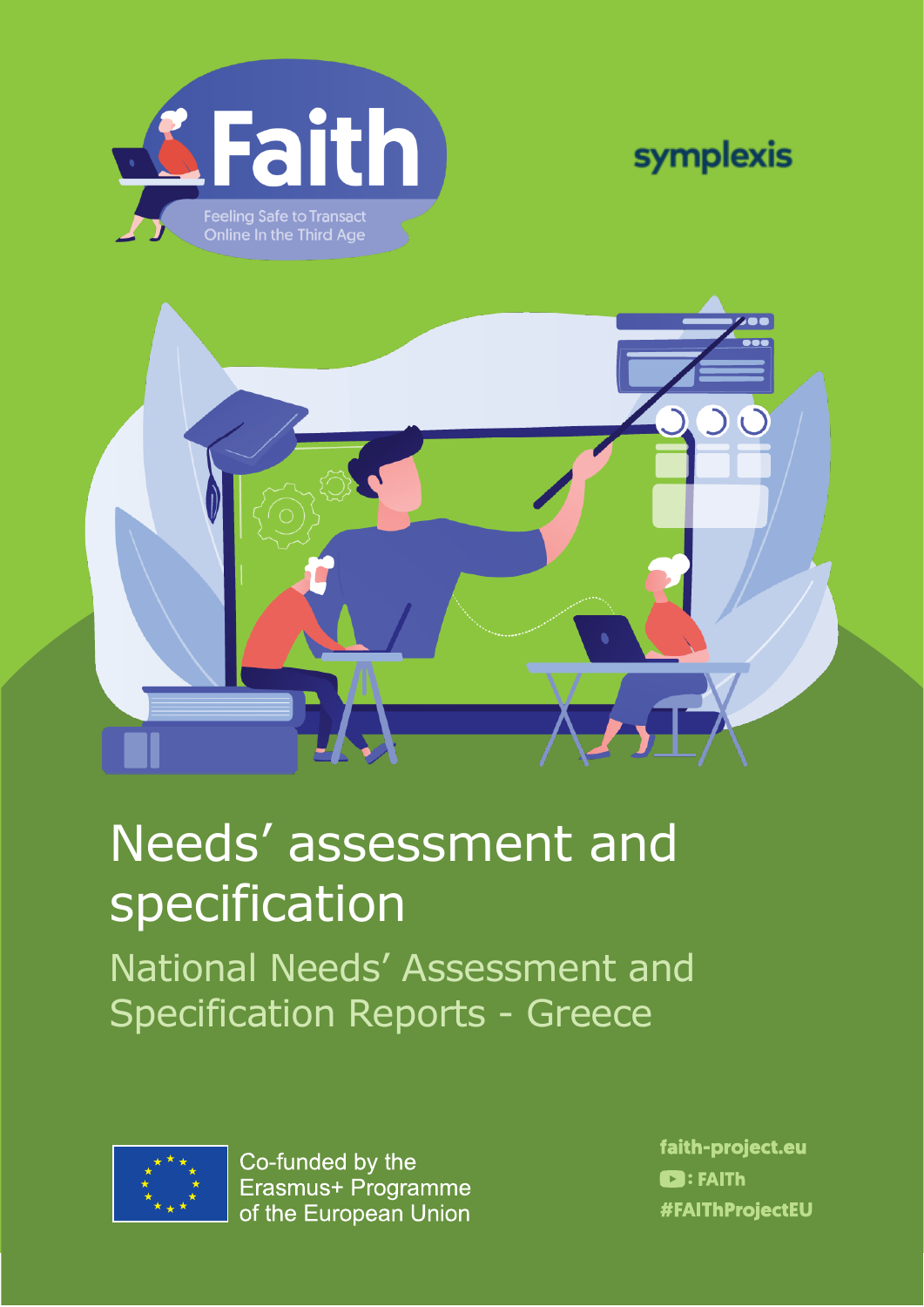



Co-funded by the Erasmus+ Programme of the European Union

## **FAITh Feeling SAfe to Transact Online In the Third Age**

Grant agreement no.: 621403-EPP-1-2020-1-EL-EPPKA3-IPI-SOC-IN

**Work package 2: Needs' assessment and specification**

**Output 2.1.3: National Needs' Assessment and Specification Report - Greece**

**Date: 30.07.2021 │Version 1**

Η υποστήριξη της Ευρωπαϊκής Επιτροπής στην παραγωγή της παρούσας έκδοσης δεν συνιστά αποδοχή του περιεχομένου, το οποίο αντικατοπτρίζει αποκλειστικά τις απόψεις των συντακτών, και η Επιτροπή δεν μπορεί να αναλάβει την ευθύνη για οποιαδήποτε χρήση των πληροφοριών που περιέχονται σε αυτήν.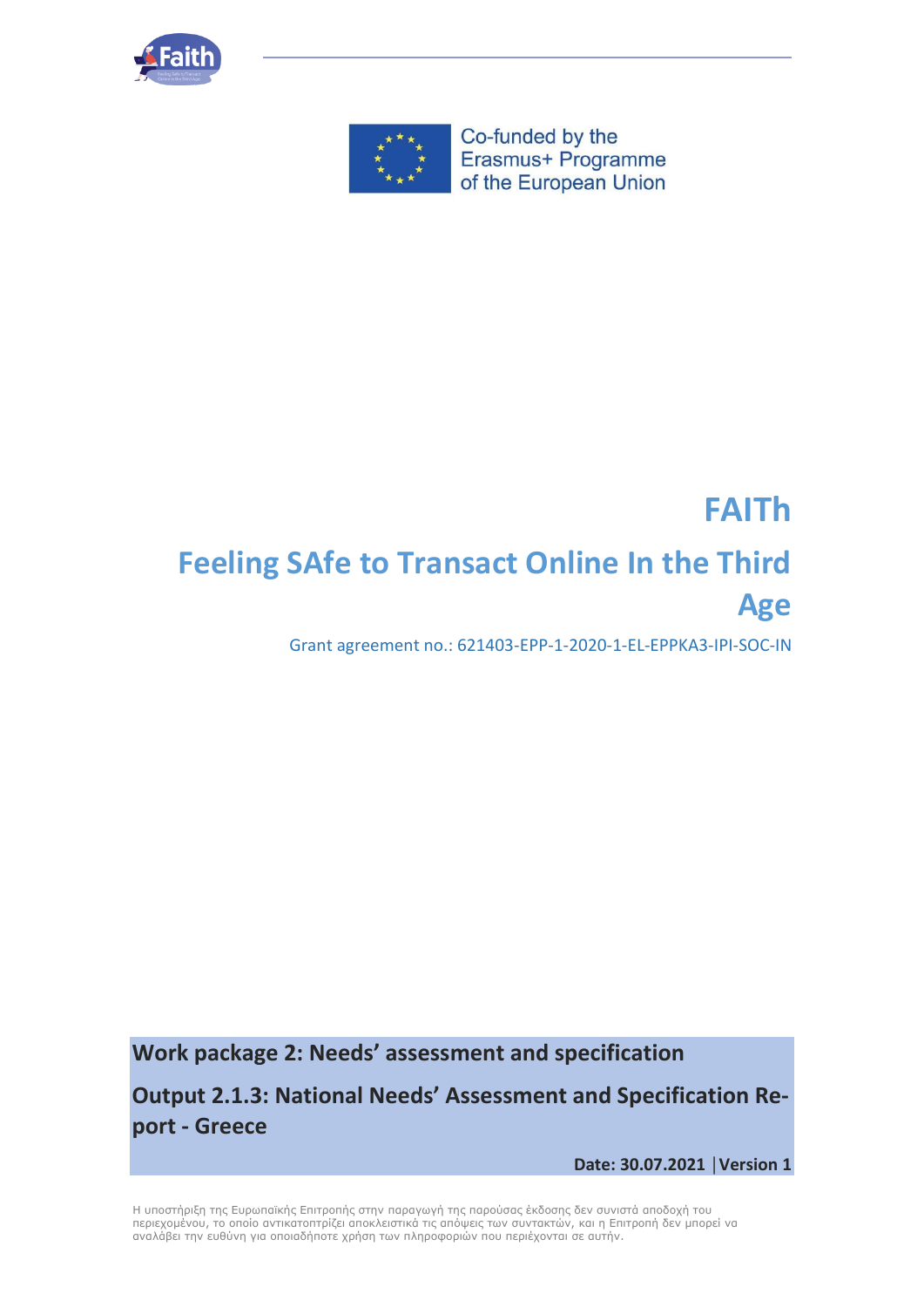

#### **Document Information:**

| Work package        | 2. Needs' assessment and specification                                  |
|---------------------|-------------------------------------------------------------------------|
| Output              | 2.1.3: National Needs' Assessment and Specification Reports -<br>Greece |
| Lead Partner        | <b>SCMA</b>                                                             |
| Author(s)           | Symplexis                                                               |
| Dissemination level | Public                                                                  |
| <b>Status</b>       | Final                                                                   |
| Version             | $\mathbf{1}$                                                            |
| Date                | 30.07.2021                                                              |

This project has been funded with support from the European Commission. The European Commission's support for the production of this publication does not constitute an endorsement of the contents, which reflect the views only of the authors, and the Commission cannot be held responsible for any use which may be made of the information contained therein.

Η παρούσα δημοσίευση χρηματοδοτήθηκε με την υποστήριξη της Ευρωπαϊκής Ένωσης. Οι απόψεις που εκφράζονται σε αυτή τη δημοσίευση αντανακλούν μόνο τις απόψεις του δημιουργού και η Ευρωπαϊκή Επιτροπή δεν μπορεί να θεωρηθεί υπεύθυνη για οποιαδήποτε χρήση των πληροφοριών που περιέχονται σε αυτή.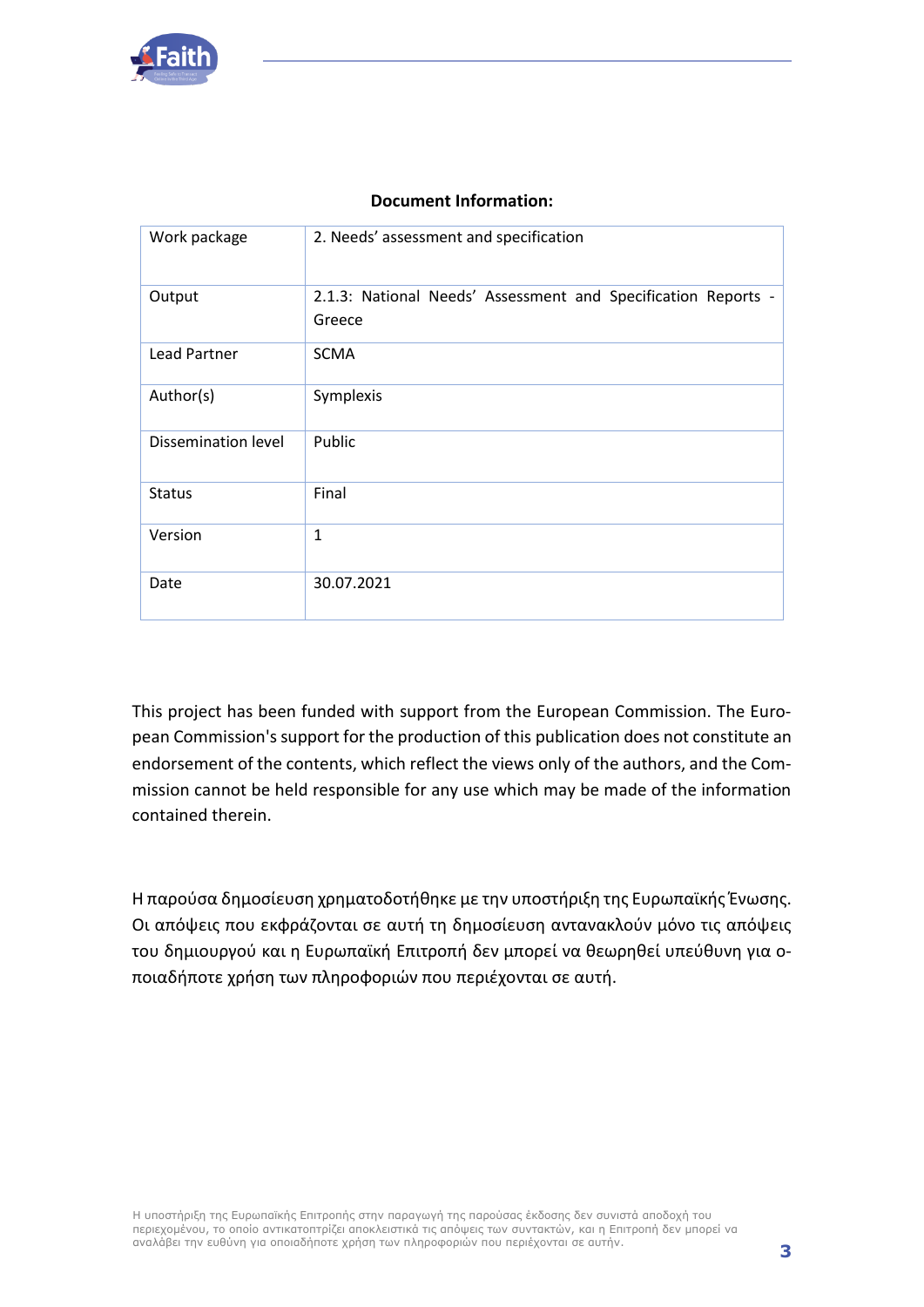

## Περιεχόμενα - Contents

| 12   | 2. Τρέχουσα κατάσταση σχετικά με τη χρήση ΤΠΕ και διαδικτυακών συναλλαγών στην Ελλάδα |
|------|---------------------------------------------------------------------------------------|
|      |                                                                                       |
|      |                                                                                       |
|      |                                                                                       |
|      |                                                                                       |
|      |                                                                                       |
|      |                                                                                       |
|      |                                                                                       |
|      |                                                                                       |
| 6.1. |                                                                                       |
| 6.2. | Focus Groups and Interviews Participant Informed Consent Package in [Greek] 28        |
| 6.3. |                                                                                       |
| 6.4. |                                                                                       |
| 6.5. | Focus Groups, Interviews and Online Survey Data Collection and Analysis Templates28   |
| 6.6. |                                                                                       |
| 6.7. | Functional and Non-functional Requirements' Prioritization Template  28               |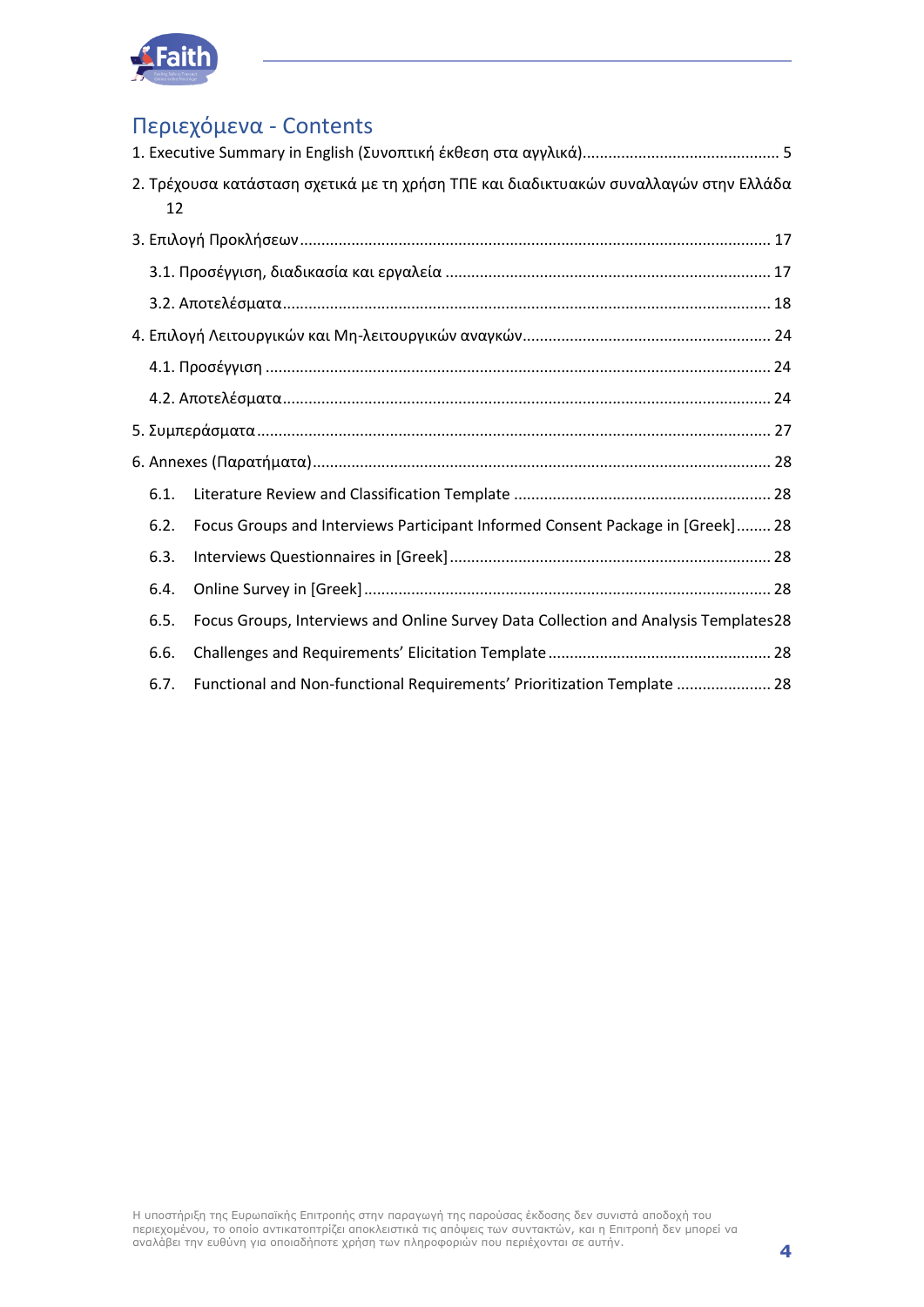

## <span id="page-4-0"></span>1. Executive Summary in English (Συνοπτική έκθεση στα αγγλικά)

The present report was developed within the context of the of Erasmus+ project FAITh. The report aims to provide information on the digital literacy of people over 55 years of age and focuses on the possibilities and needs they have regarding online transactions. For the purposes of the report, desk and primary research in Greece were performed, including interviews, focus groups and an online survey questionnaire. The next sections provide a brief overview of the literature review and the state of the art on the use of ICT, followed by some of the key findings of the primary research in Greece.

#### **State Of The Art on the use of ICT/online transactions at a local, regional and national level**

In Greece there is a significant need for improvement in the digital financial literacy of people that are older than 55 years. The interface that the majority of the online services and platforms use does not meet their needs. It is not user friendly for this particular group and not easy to use or navigate. The navigation and the layout are confusing along with other factors like the use of small letters, inadequately contrasting colors, very small icons and a lack of comprehension of the online/web terminology. The new technologies are used by several people, but without them having received proper training or, in most cases, not having received no relevant training at all.

In regards to the term Digital Financial Literacy - DFL, there is a limited number of studies available in the literature. It constitutes a rather new term and there is an ongoing effort to build a consistent base for its use in order to fill the gap in the literature.

The term Peer-mentoring appears far more in the relevant literature, starting from studies conducted in the 80s. For the purposes of the present research more than 20 studies were reviewed, many of which were performed in Greece. Five studies were selected to support the definition of the term in the present report. There is a difficulty in defining the concept of peermentoring because different terms describing this concept have been used in the literature, such as peer learning or peer tutoring.

The definitions that were found more complete and well-documented were the definitions DFL used by Lyons and Kass-Hanna, and the definition used for Peer-mentoring by Topping.

#### **Primary research – key findings**

The primary search in Greece took place from May until July 2021with the participation of 115 individuals living mainly in Athens. The participants 'profile and basic demographic information is presented below:

|                                                                                             | Age           | Gender     | Education     |
|---------------------------------------------------------------------------------------------|---------------|------------|---------------|
| Older adults $55+$ with $ 0 - 18-24 $<br>low level of digital lit- $ 0 - 25 - 34 $<br>eracy |               | 2 - Male   | 1 - Primary   |
|                                                                                             |               | 8 - Female | 1 - Secondary |
|                                                                                             | $0 - 35 - 44$ |            |               |
|                                                                                             | $0 - 45 - 54$ |            | 3 - Further   |
|                                                                                             | $2 - 55 - 64$ |            | 5 - Higher    |
|                                                                                             | $5 - 65 - 74$ |            |               |

Η υποστήριξη της Ευρωπαϊκής Επιτροπής στην παραγωγή της παρούσας έκδοσης δεν συνιστά αποδοχή του περιεχομένου, το οποίο αντικατοπτρίζει αποκλειστικά τις απόψεις των συντακτών, και η Επιτροπή δεν μπορεί να αναλάβει την ευθύνη για οποιαδήποτε χρήση των πληροφοριών που περιέχονται σε αυτήν.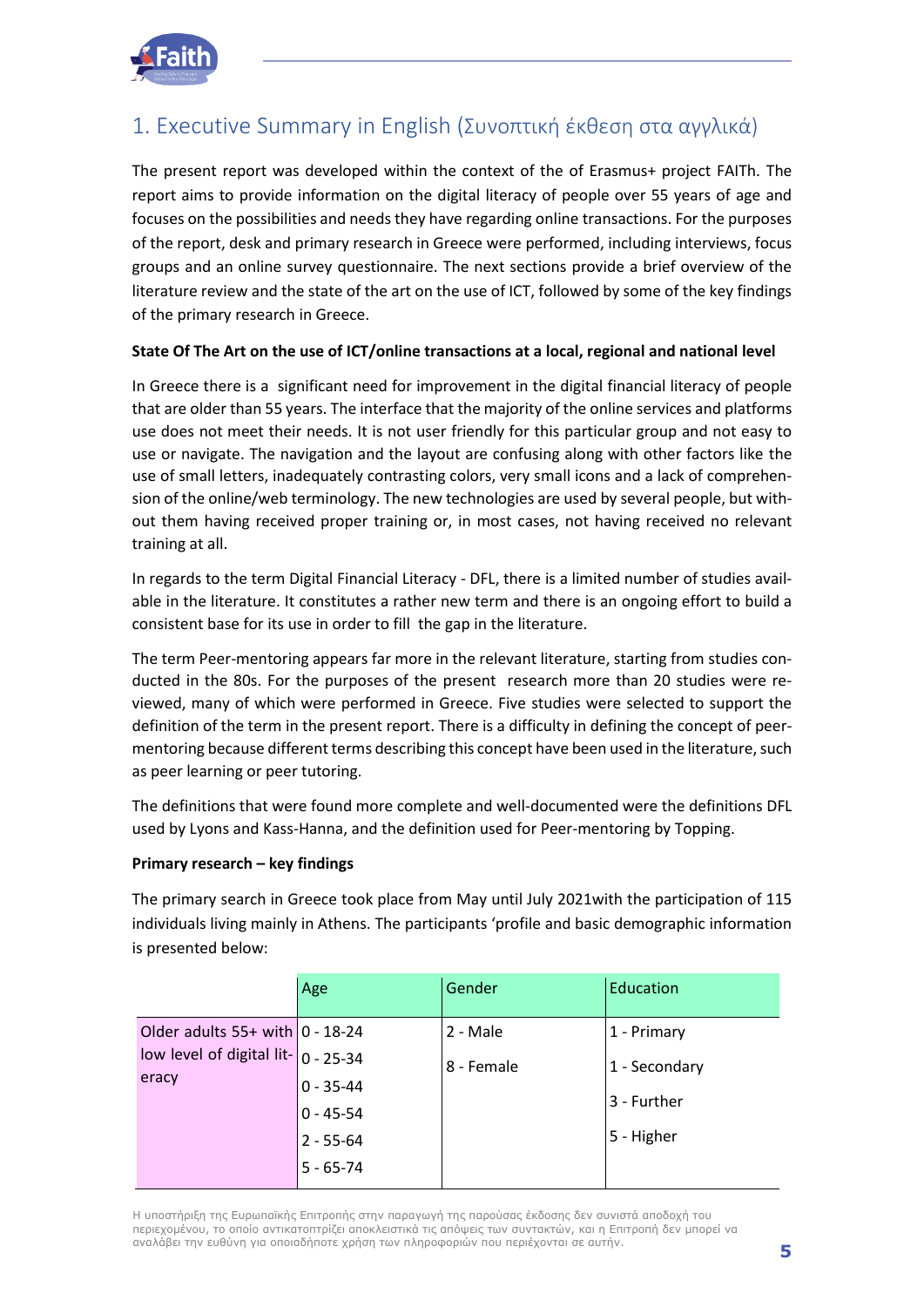

|                                     | $3 - 75 +$     |             |               |
|-------------------------------------|----------------|-------------|---------------|
| Family<br>members                   | $0 - 18 - 24$  | 4 - Male    | 0 - Primary   |
| Carers                              | $4 - 25 - 34$  | 6 - Female  | 1 - Secondary |
|                                     | $4 - 35 - 44$  |             | 0 - Further   |
|                                     | $0 - 45 - 54$  |             |               |
|                                     | $2 - 55 - 64$  |             | 9 - Higher    |
|                                     | $0 - 65 - 74$  |             |               |
|                                     | $0 - 75 +$     |             |               |
| Professionals                       | $0 - 18 - 24$  | 1 - Male    | 0 - Primary   |
|                                     | $1 - 25 - 34$  | 4 - Female  | 0 - Secondary |
|                                     | $2 - 35 - 44$  |             | 1 - Further   |
|                                     | $1 - 45 - 54$  |             |               |
|                                     | $0 - 55 - 64$  |             | 4 - Higher    |
|                                     | $1 - 65 - 74$  |             |               |
|                                     | $0 - 75 +$     |             |               |
| ICT competent older $ 0 - 18 - 24 $ |                | 2 - Male    | 0 - Primary   |
| adults 55+                          | $0 - 25 - 34$  | 5 - Female  | 3 - Secondary |
|                                     | $0 - 35 - 44$  |             | 1 - Further   |
|                                     | $0 - 45 - 54$  |             |               |
|                                     | $4 - 55 - 64$  |             | 3 - Higher    |
|                                     | $3 - 65 - 74$  |             |               |
|                                     | $0 - 75 +$     |             |               |
| General public                      | $1 - 18 - 24$  | 24 - Male   | 0 - Primary   |
|                                     | $8 - 25 - 34$  | 59 - Female | 10- Secondary |
|                                     | $7 - 35 - 44$  |             | 13 - Further  |
|                                     | $12 - 45 - 54$ |             | 58 - Higher   |
|                                     | $26 - 55 - 64$ |             |               |
|                                     | $18 - 65 - 74$ |             |               |
|                                     | $10 - 75 +$    |             |               |

The steps of the research were implemented according to the research protocol of the project (Output 2.1). The recruitment of participants was made through the networks of 50plus and Symplexis, the two Greek partners, with the target groups. Apart from direct communication with the members of the organizations, there was an open was also published on call through social networks and the webpages of the organizations. Wherever it was necessary the Mobile Device Proficiency Questionnaire (MDPQ-28) was used, as a tool to assess the skills of people over the age of 55 in using digital devices and the internet.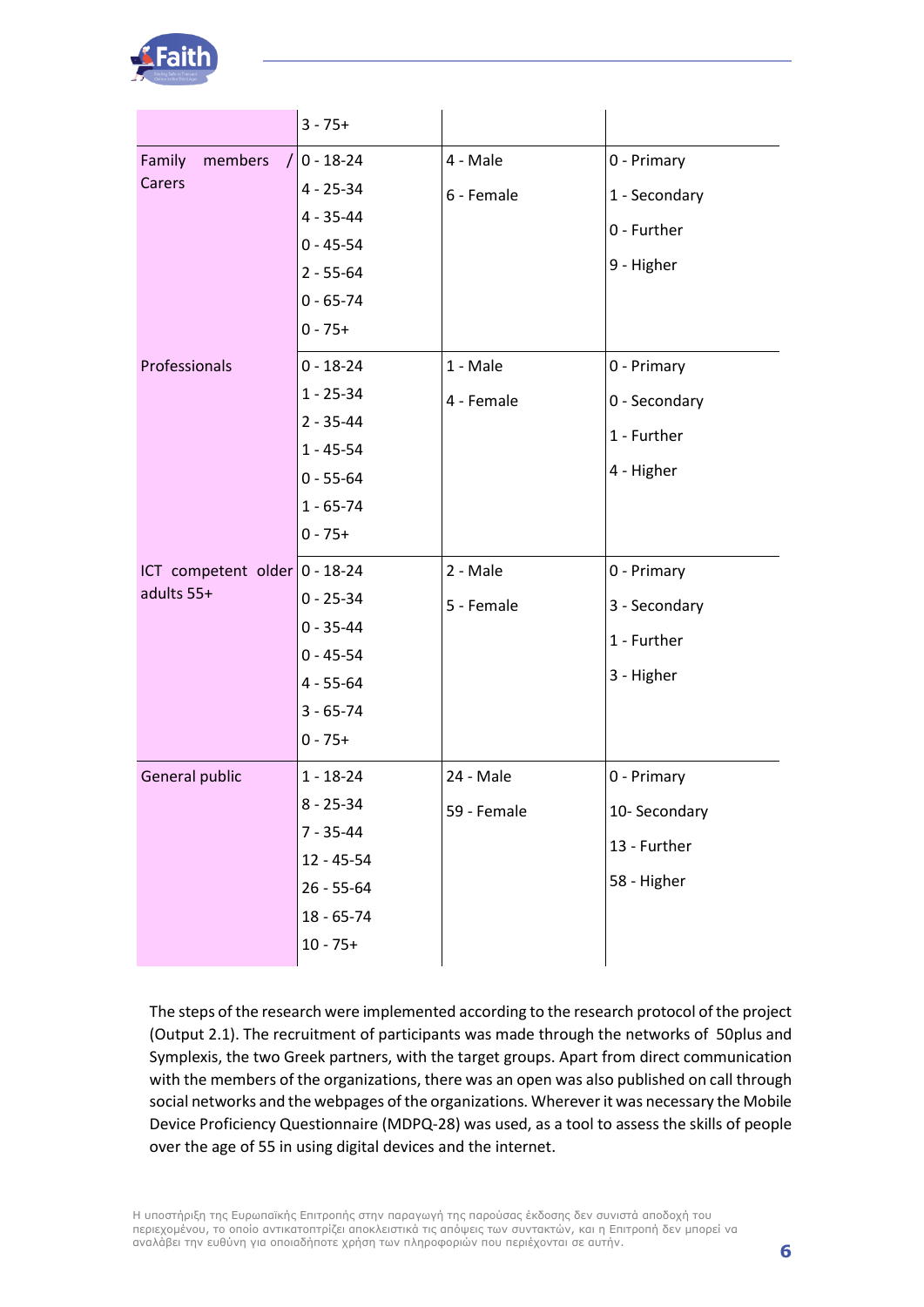

After the selection of the participants, the interviews took place through online due to the ongoing restrictions resulting from the Covid-19 pandemic. The platforms that were used were Zoom and Skype. In the cases where a participant did not have access to internet, or could not use a relevant platform, the interview took place through the phone. The focus group took place through Zoom and the online survey was conducted via Google Forms.

The next phase was the processing of the data, which was conducted through spreadsheets in which the initial data were gathered. For further processing, the templates/spreadsheets that were provided with the research protocol were used, in order to identify the challenges risen from the initial data and then to elicit the functional and no-functional requirements. Some of the key results of the research are presented below.

Several challenges were identified through the research process, and are presented below categorized per type of stakeholder.

#### **Older adults 55+ with low level of digital literacy:**

- Signing in to a webpage/service.
- Identifying fake news and online frauds.
- Feeling safe to transact online.
- Delivering the train in a clear and plain language.
- Cultivating patience.
- Staying practical.
- According to their needs.
- Keep it clear.

#### **Family members / Carers:**

- Participating in an educational program focused on smartphones.
- Improving knowledge on online shopping.
- Lack of supportive educational tools.
- Memorizing/understanding the steps of the process.
- Understanding/using software interface.
- Using educational/supportive material.
- Identifying more easily fake news and online frauds.
- Understanding internet better.
- Learning approaches for safer internet usage.
- Learning through people of the same age.
- Acquiring more trust and getting familiar with online transactions.
- Creating lessons closer to older peoples' needs.

#### **Professionals:**

- Supporting training through relatives.
- Difficulty to take the decision to try to learn.
- Difficulty memorizing/learning.
- Sense that I can't do it, is not for me.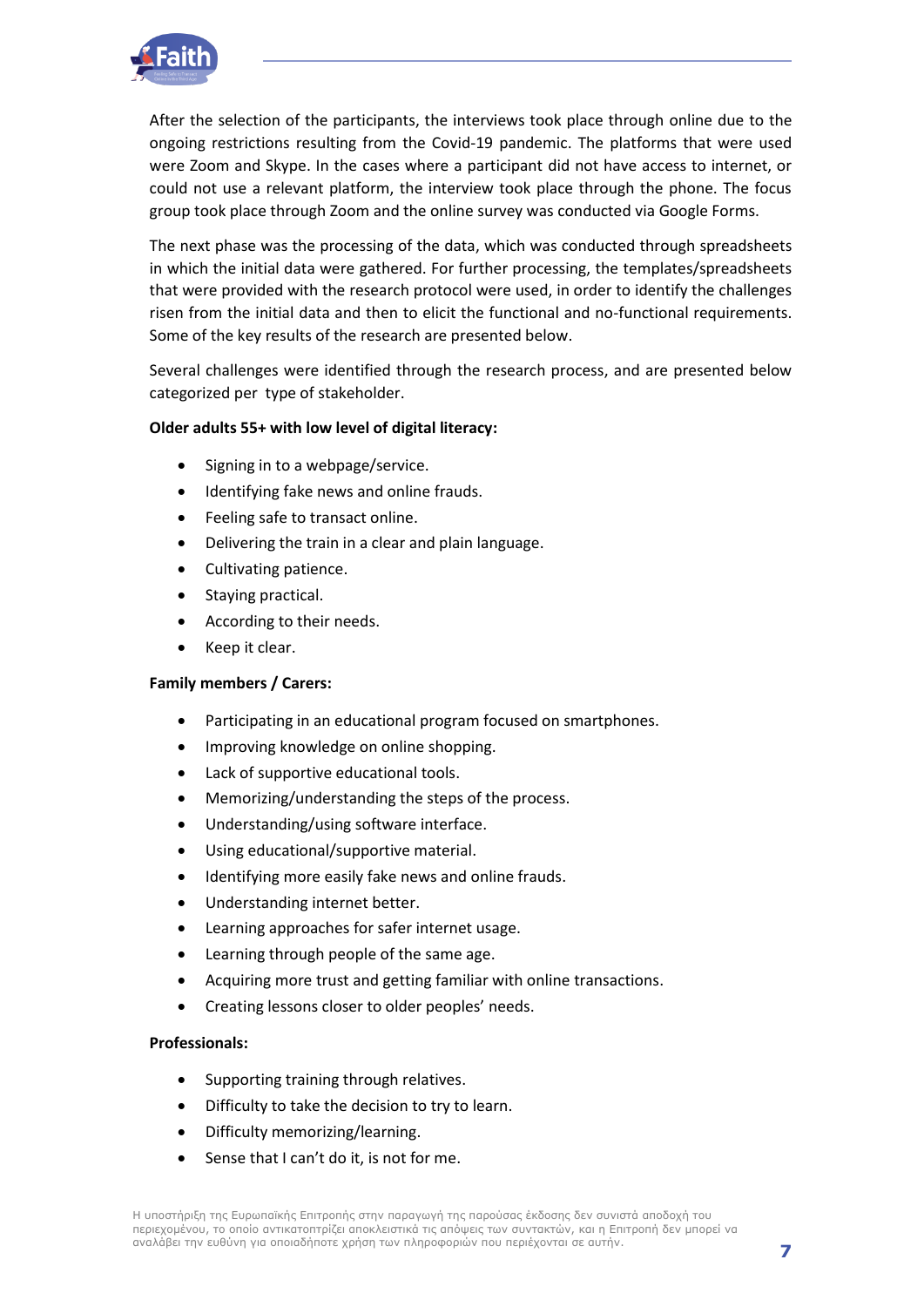

- Minimizing the online risks.
- Learning in person.
- Familiarize with internet.
- Building trust for internet and online transactions.
- Lack of age-friendly products.
- Getting feedback from older adults for the software.
- Communication apart from lesson.

#### **ICT competent older adults 55+:**

- Familiarize with efficient internet searching.
- Using internet to improve everyday life.
- Setting the limits in order to avoid using internet many hours a day and loosing other important things in life.
- Feeling more confident when using new technologies.
- Feeling more confident when transacting online.
- Surpassing the obstacle of the language.
- Giving the learner the time she or he needs.
- Building a curriculum with some basics aspects and at the same time keep it dynamic, so it can be adjust to participants' needs.
- Helping older adults realize the benefits of online transactions.

#### **General public:**

- Surpassing isolation.
- Familiarize participants with the functions of internet that are necessary to everyday life.
- Surpassing lack of communication.
- Making access to health services easier.
- Different ages have different needs.
- Handling passwords.
- Handling pop-up advertisements.
- Handling different environments.
- Handling the basics.
- Overcoming small screens/letters.
- Handling new apps.
- Need of repetition.
- Cultivating patience.
- Informing about the risks of internet.
- Surpassing fear of online transactions.
- Familiarize with verification on online transactions.
- Learning in person.
- Feeling empathy through peer mentoring.
- Making participants feel nice.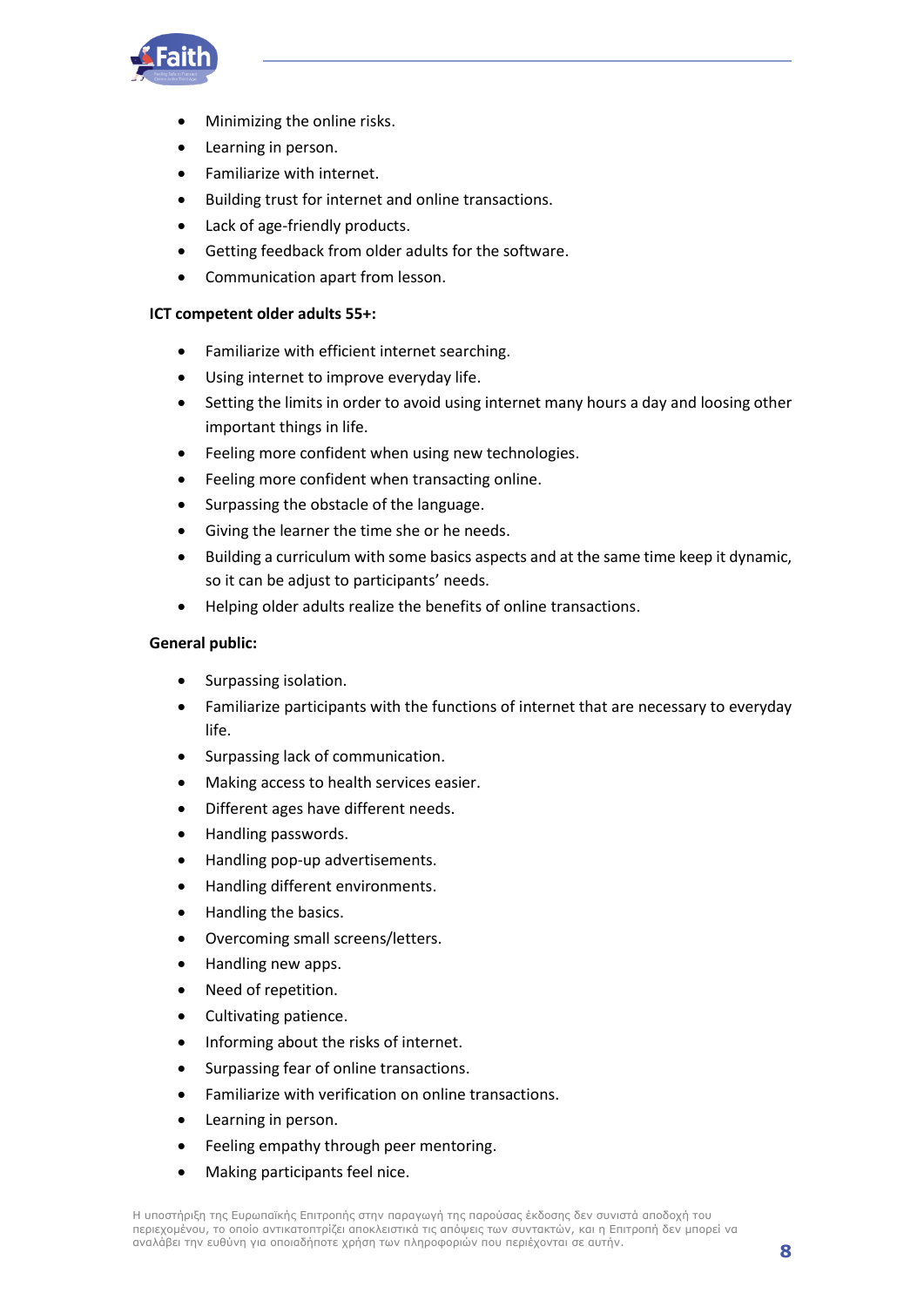

- Learning with participants' pace, slowly.
- Keeping it simple.
- Based on participants' needs.
- Train the trainer to the principles of older people learning needs.

In addition to the changes, some key barriers/constraints and some aspects that could enable the processes that were identified through the research are presented below.

#### **Barriers/constraints:**

- Using a lot of theory.
- To focus on completing the predefined lessons/objectives and not take into consideration the pace of each participant.
- The fear of doing something wrong, or losing money.
- Make it too analytical.

#### **Enablers:**

- Suggest ways that can make online transactions less risky, like prepaid cards.
- Using simple language, with examples from learners' experiences.
- Using clear, simple language, with clear educational goals, simple objectives for each lesson.
- The steps of the processes should be in a written form so the participants can have access at any time.
- Ways that minimize the possibility of something going wrong when transacting online. Check comments and ratings. For the first transactions choose known companies and spend few money. Ask people they trust about relevant services.
- Create step by step educational material with images and instructions.
- Create a list with the safeguards banks and online payment systems have.
- In the lessons there should be plenty of time for the participants to practice and the one helping them should be really patient.
- Cultivate an attitude of patience both to the learners and to the facilitators.
- Explain common types of frauds and how they can avoid them.
- Cultivate an environment of understanding, patience, respect, good mood and humor.
- Design the curriculum based on this research and the needs that arose and keep it dynamic so it can be adjusted to their needs.

Finally, the following functional and non-functional requirements were elicited based on the challenges identified:

#### **Functional requirements:**

- Provide training on signing in a new webpage/online service.
- Provide training on identifying fake news and online frauds.
- Provide training on transacting online.
- Design the curriculum according to older people needs.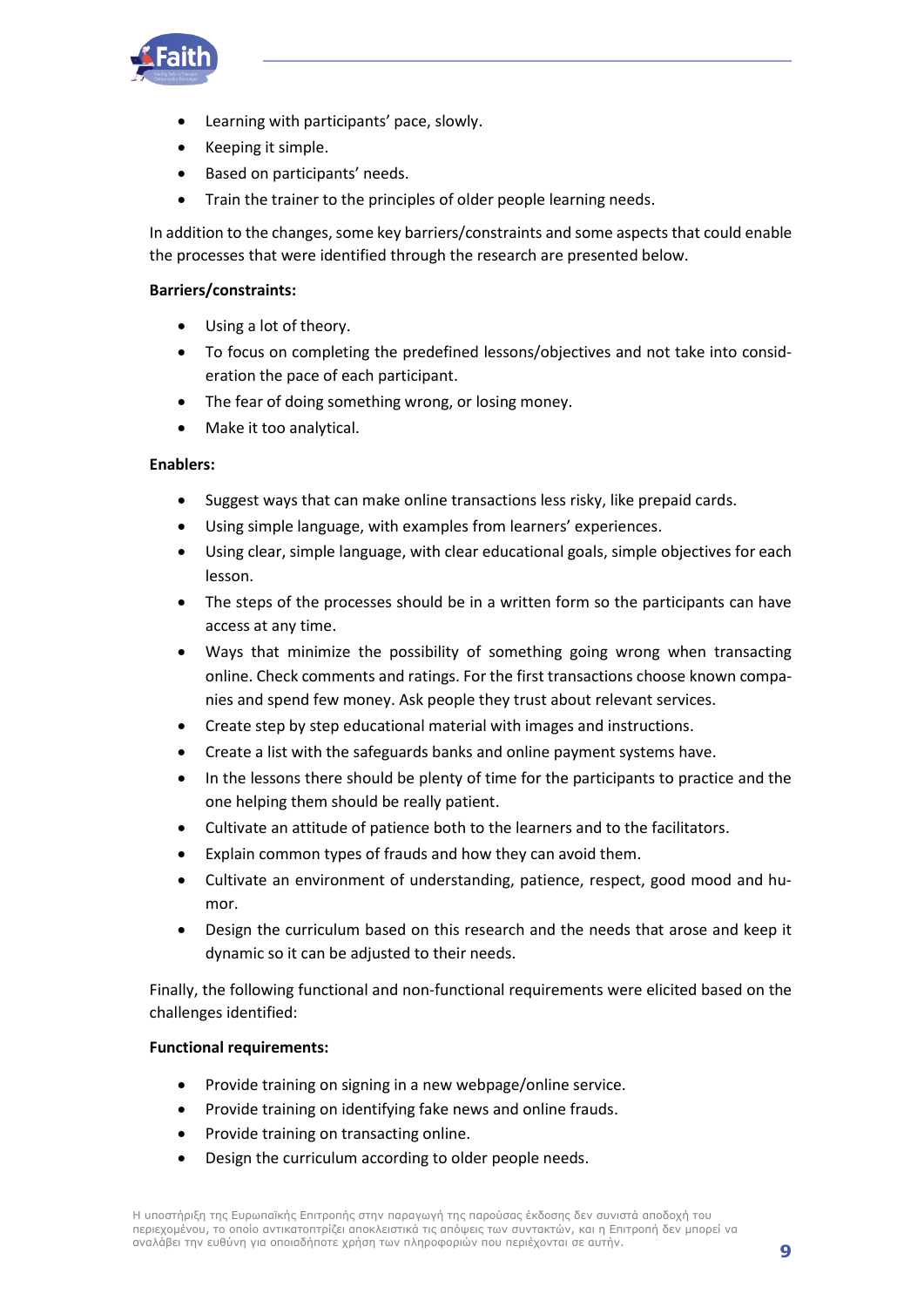

- The programme should focus on smartphones.
- The programme should provide training on e-commerce.
- Along with the program educational tools should be provided.
- Explain theoretically and through use, different types of interfaces and the common symbols and functions they have.
- Along with the program educational material should be also provided.
- The programme should provide training on identifying and avoiding fake news and online frauds.
- The programme should focus on improving internet understanding and usage.
- The programme should provide training on becoming aware of the risk and learning ways to be safe online.
- The programme should involve in the educational process older adults that already are familiar with new technologies.
- The programme should provide training on online transactions.
- Provide guidance and material to use outside of class.
- The programme should provide training on becoming aware of the risks and learning ways to be safe online.
- The programme should focus on improving internet understanding and usage.
- The programme should provide training on online transactions.
- Include in the programme examples of age-friendly products.
- The programme should provide training on giving feedback on various platforms.
- Provide a list with the dos and don'ts when searching the internet.
- Provide training on the proper use of social networks and the relevant risks.
- Provide training on the best practices when using internet and new technologies.
- Provide training on safe online transactions.
- Provide a training on basic English words that are often used in internet and in apps.
- Provide some core categories and subsequently some additional ones that the participants can choose from.
- Provide training on online transactions.
- Provide training on ways to get informed and use social networks.
- Include it in the curriculum things that people usually use the internet for, in their everyday life.
- Provide training on the basic communication platforms.
- Provide training on using internet about health issues.
- Provide some basic categories for all participants and some optional for the ones that can complete the basic in short time.
- Provide training on creating, organizing and remembering passwords.
- Provide training on dealing with advertisements and pop-up windows.
- Provide training on different digital environments.
- Provide training on typing and basic use.
- Provide examples of accessibility features and how to use them.
- Provide training on using a new app.
- In the curriculum there should be repetition of knowledge of previous classes.
- Provide training on identifying and handling internet risks.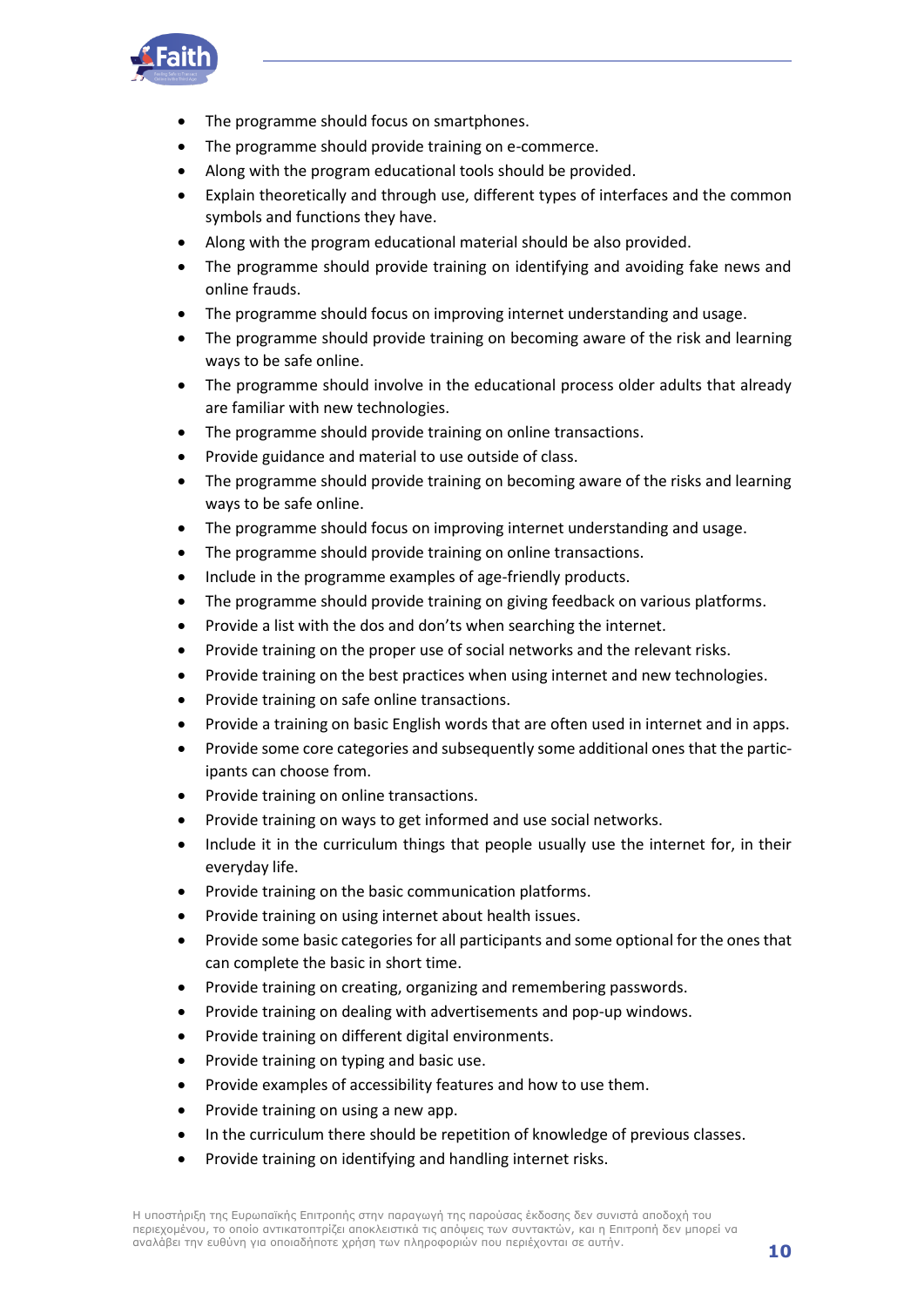

- Provide training on consumer rights.
- Provide training on email and phone verification.
- Design the curriculum according to older people needs.

#### **Non-functional requirements:**

- The programme should be delivered in plain language.
- The mentor should have patience.
- The programme should be delivered avoiding a lot of theory and focusing on practice.
- Be open to the participants needs during the implementation.
- Keep the lessons simple and clear.
- The programme should brake each process in simple steps, focus on them and repeat them throughout the duration of it.
- The lesson should be interactive, simple, learn by practice and based on their needs.
- Create a pleasant environment.
- The programme should brake each process in simple steps, keep a slow pace and repeat the steps throughout the duration of the training in a spiral way.
- Inform them of how the technology is use from other people of their age.
- The main part of the educational programme should be in person.
- In the context of the programme participants should be given the opportunity to communicate in a way, so they can solve problems outside duration of the lesson.
- Begin with simple tasks so they can feel more confidence.
- The programme should take into account the pace of the participants.
- During each lesson the basic concepts should be repeated many times.
- Each lesson should be delivered with patience.
- Deliver most of the lessons in person.
- Deliver the lessons with the help of peer mentors.
- Create an nice atmosphere for the lessons.
- Keep a slow pace, adjusted to the needs of the participants during each lesson and throughout the curriculum.
- Deliver the lessons in a simple way.
- Be open to the participants needs during the implementation.
- The trainers should be trained and function according to the principles of older people learning needs.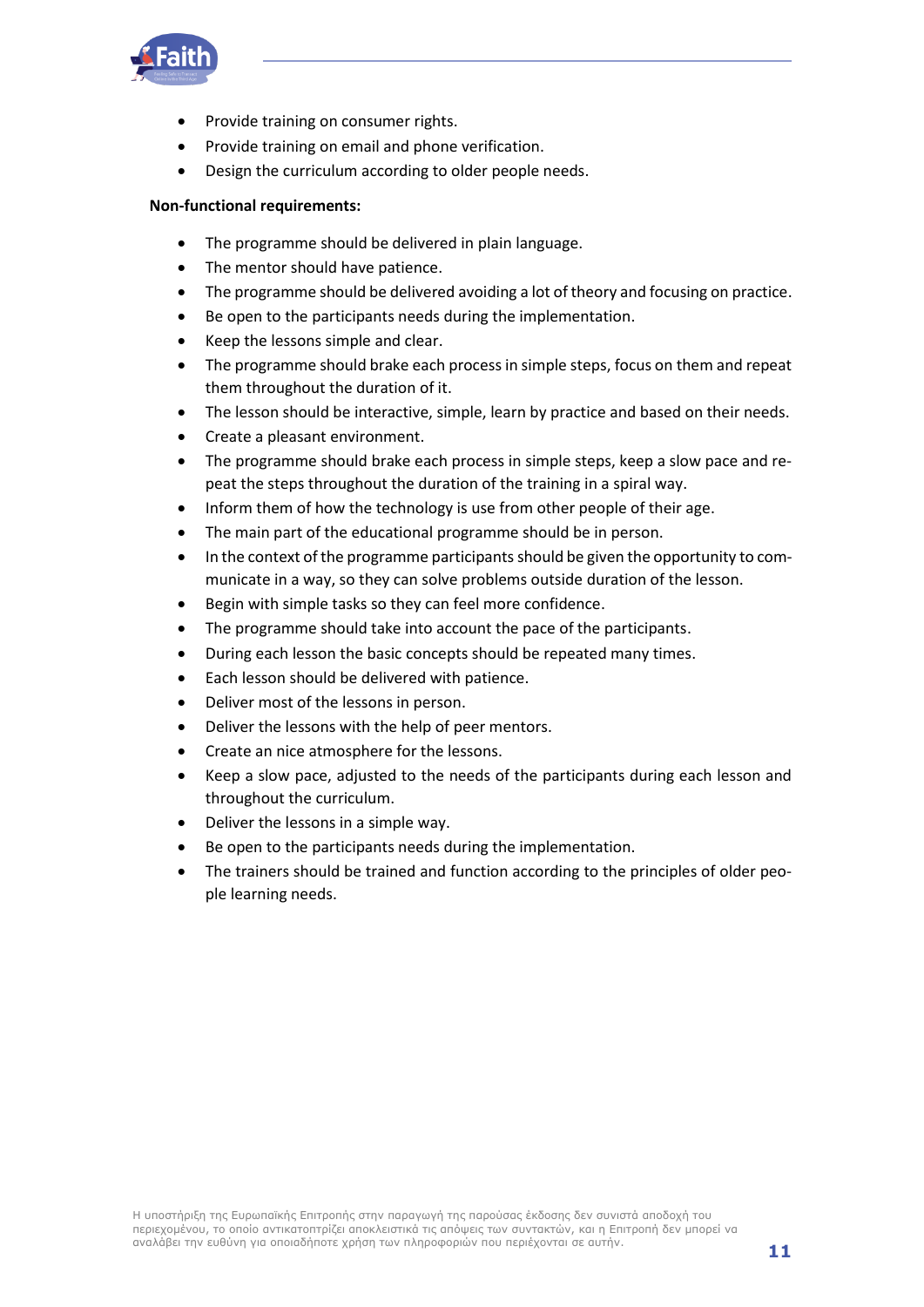

## <span id="page-11-0"></span>2. Τρέχουσα κατάσταση σχετικά με τη χρήση ΤΠΕ και διαδικτυακών συναλλαγών στην Ελλάδα

Η παρούσα έρευνα αφορά τον ψηφιακό εγγραμματισμό των ανθρώπων 55 ετών και άνω και εστιάζει στις δυνατότητες και τις ανάγκες τις οποίες έχουν σχετικά με τις διαδικτυακές συναλλαγές. Αποτελείται από δύο μέρη, τη βιβλιογραφική ανασκόπηση και την πρωτογενή έρευνα που πραγμτοποιήθηκε στην Ελλάδα μέσω συνεντεύξεων, μία ομάδα εστίασης (focus group) και ένα διαδικτυακό ερωτηματολόγιο. Η παρούσα έκθεση και έρευνα πραγματοποιήθηκαν στο πλαίσιο του έργου FAITh το οποίο χρηματοδοτείται από το πρόγραμμα Erasmus+ της Ευρωπαϊκής Ένωσης.

Η πρώτη ομάδα στόχος με την οποία πραγματοποιήθηκαν συνεντεύξεις αποτελούνταν από ανθρώπους άνω των 55 ετών με χαμηλή σχετικά γνώση των νέων τεχνολογιών πληροφορίας και επικοινωνίας. Η δεύτερη ομάδα συμπεριλάμβανε μέλη της οικογένειας ανθρώπων αυτής της ηλικίας, ή φροντιστές, που γνωρίζουν τις ψηφιακές ικανότητές τους και ενδεχομένως τους παρέχουν βοήθεια ή υποστήριξη σε σχετικά ζητήματα. Η τελευταία ομάδα από επαγγελματίες επαγγελματίες οι οποίοι εργάζονται με ανθρώπους ηλικίας άνω των 55 ετών, ή παρέχουν διαδικτυακές υπηρεσίες, ή προϊόντα σε αυτούς.

Σκοπός της έρευνας είναι να αναλύσει το προφίλ των ανθρώπων άνω των 55 ετών με χαμηλό επίπεδο ψηφιακών ικανοτήτων, τις ανάγκες τους, τις προηγούμενες εμπειρίες, στάσεις και προσδοκίες σε σχέση με τη χρήση του διαδικτύου και των διαδικτυακών συναλλαγών. Τα αποτελέσματα αυτή της έρευνας θα είναι ο οδηγός των επόμενων βημάτων του έργου και πιο συγκεκριμένα της ανάπτυξης ενός εκπαιδευτικού προγράμματος με μέντορες/εκπαιδευτές συνομήλικων, βασισμένο στις ανάγκες των συμμετεχόντων.

Επιμέρους στόχος της έρευνας είναι να παρέχει επικαιροποιημένα στοιχεία για την κατάσταση στην Ελλάδα αναφορικά με τα βασικά εμπόδια στη χρήση των νέων τεχνολογιών, του διαδικτύου και των διαδικτυακών συναλλαγών. Αντίστοιχη έρευνα πραγματοποιήθηκε ταυτόχρονα και σε Κύπρο, Ιταλία, Πορτογαλία, από τις οργανώσεις οι οποίες συμμετέχουν στο έργο FAITh.

Η εκκίνηση της έρευνας ήταν η βιβλιογραφική ανασκόπηση. Πραγματοποιήθηκε μια σύντομη διερεύνηση σχετικά με την εικόνα που υπάρχει για την ελληνική πραγματικότητα αναφορικά με τη χρήση των τεχνολογιών πληροφορίας και επικοινωνίας και με τις διαδικτυακές συναλλαγές από τους ανθρώπους άνω των 55 ετών και τις σχετικές στάσεις, αντιλήψεις και εμπειρίες σε αυτές τις ηλικίες. Επιπλέον αναζητήθηκαν οι ορισμοί του Ψηφιακού Οικονομικού Εγγραματισμού και του Peer-mentoring (Καθοδήγηση από ομότιμο), δύο έννοιες κεντρικές για το πρόγραμμα. Η πρώτη αποτελεί βασική έννοια κυρίως για το περιεχόμενο του έργου και η δεύτερη πρωτίστως για τον τρόπο υλοποίησης της εκπαιδευτικής διαδικασίας.

Ένα σημαντικό ζήτημα το οποίο διαπιστώθηκε είναι ότι οι διαδικτυακές διεπαφές, το περιβάλλον πλοήγησης δηλαδή σε ιστοσελίδες ή διαδικτυακές εφαρμογές, δεν είναι κοντά στις ανάγκες των ανθρώπων μεγαλύτερης ηλικίας και δεν βοηθάει την εμπειρία που έχουν κατά τη χρήση τους.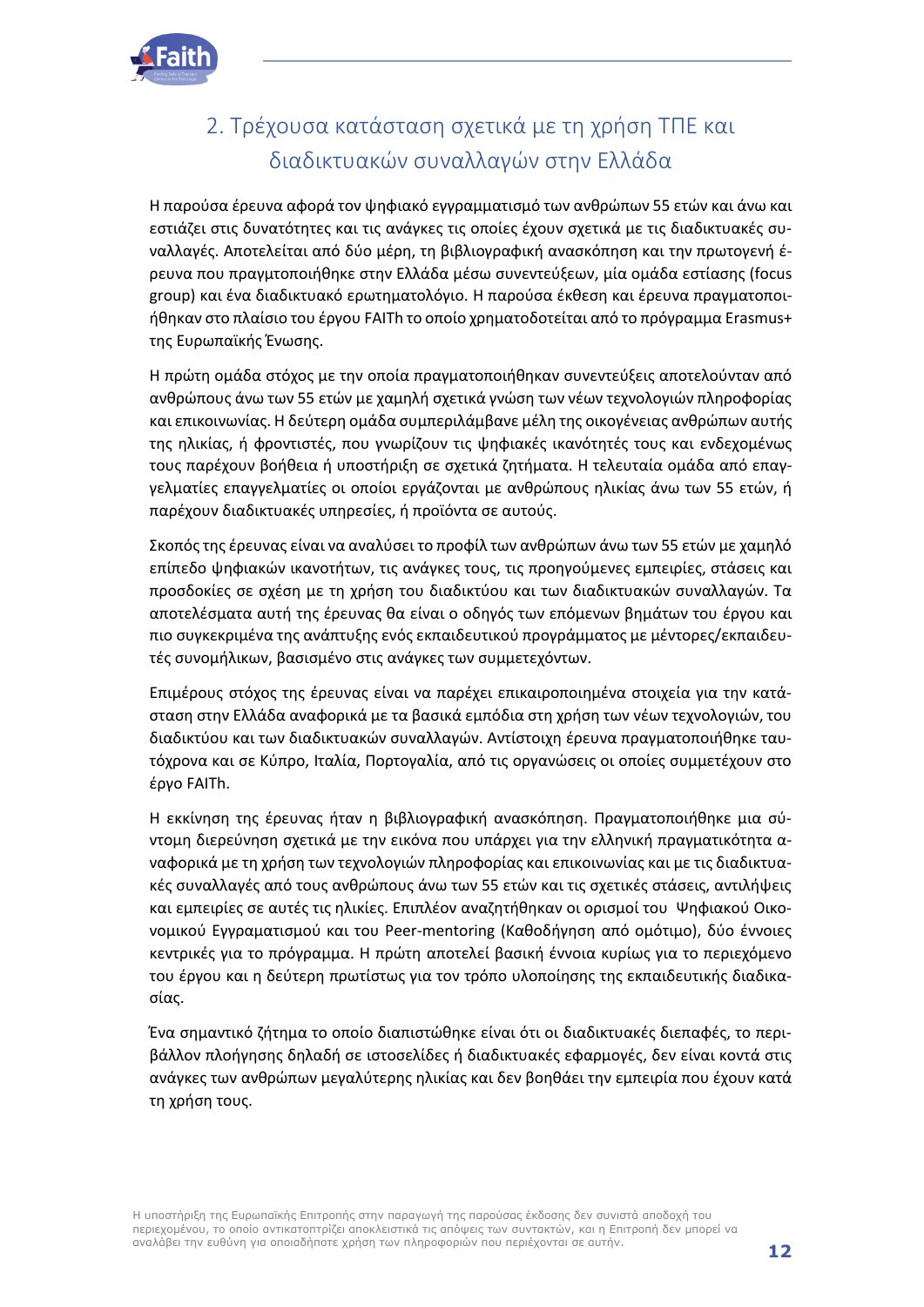

Οι άνθρωποι μεγαλύτερης ηλικίας δεν βρίσκουν αυτές τις σελίδες φιλικές και εύκολες στη χρήση. Χρειάζεται ένας επανασχεδιασμός ώστε να συμπεριληφθούν οδηγίες με στόχο να βοηθήσουν τους χρήστες, καθώς πολλές φορές δεν γνωρίζουν από που να ξεκινήσουν και βρίσκουν την περιήγηση πολύπλοκη.

Διαπιστώθηκαν διάφορα σημεία τα οποία δυσκολεύουν πολλούς ανθρώπους μεγαλύτερης ηλικίας. Ένα από τα πιο συνηθισμένα είναι το μικρό μέγεθος των εικονιδίων για τις διάφορες λειτουργίες. Επίσης, συχνά δυσκολεύονται να καταλάβουν που ακριβώς βρίσκονται στο περιβάλλον σε σχέση με τις διάφορες οθόνες και τα μενού. Πρόβλημα αποτελεί πολλές φορές το ότι υπάρχει μεγάλος όγκος πληροφοριών και κειμένων στην οθόνη, καθιστώντας έτσι δύσκολο το να βρουν την πληροφορία την οποία επιθυμούν ή να εντοπίσουν ποια είναι η πιο σημαντική πληροφορία. Πολλοί θα προτιμούσαν να παρουσιάζονταν ευκρινώς οι λίγες βασικές επιλογές και οι υπόλοιπες πιο σύνθετες να είναι σε επιπλέον μενού. Ακόμη ένα ζήτημα, το οποίο δεν λαμβάνεται συχνά υπόψη και είναι αρκετά σημαντικό, είναι η αντίθεση των χρωμάτων στην οθόνη που συχνά τους δυσκολεύει. Τέλος, η ορολογία επίσης συνήθως αποτελεί ανασταλτικό παράγοντα στη χρήση των ψηφιακών περιβάλλοντων.

Σε γενικές γραμμές θα βοηθούσε η ύπαρξη μεγαλύτερου κενού ανάμεσα στα διάφορα μέρη μια ιστοσελίδας, η χρήση μεγαλύτερων γραμμάτων στους τίτλους, καθώς και η ύπαρξη χρωμάτων με μεγάλη αντίθεση. Στην ίδια κατεύθυνση θα ήταν και η αποφυγή χρήσης μενού με κύλιση και η ξεκάθαρη διαφοροποίηση των κουμπιών/περιοχών στις οποίες υπάρχει η δυνατότητα να κλικάρεις/επιλέξεις από το υπόλοιπο περιβάλλον. Τέλος, θα ήταν πολύ υποστηρικτικό να υπάρχει πρόβλεψη για σαφή ανατροφοδότηση στις διάφορες πιθανές ενέργειες. Αν κατά τον σχεδιασμό ληφθούν υπόψη αυτές οι ανάγκες θα οδηγήσουν σε μια καλύτερη χρήση όχι μόνο από τους ανθρώπους μεγαλύτερης ηλικίας, αλλά και από τον υπόλοιπο πληθυσμό.

Σε σχέση με τον όρο Ψηφιακός Οικονομικός Εγγραματισμός - ΨΟΕ (Digital Financial Literacy), το σχετικό υλικό στη βιβλιογραφία είναι περιορισμένο. Αποτελεί έναν σχετικά νέο όρο αναφορικά με τον οποίο πραγματοποιούνται προσπάθειες να εδραιωθεί ώστε να καλύψει το υπάρχον κενό στη βιβλιογραφία.

Έγινε προσπάθεια να βρεθούν διάφοροι ορισμοί του όρου «Ψηφιακός Οικονομικός Εγγραματισμός – ΨΟΕ». Επιλέχθηκαν τρεις από τους οποίους ως πιο ολοκληρωμένος κρίθηκε αυτός των Lyons και Kass-Hanna. Ο ορισμός προέκυψε μετά από ανάλυση διάφορων μεθοδολογικών προσεγγίσεων για τον ορισμό, τη μέτρηση και την ανάλυση του οικονομικού εγγραματισμού, του ψηφιακού εγγραματισμού και του ψηφιακού οικονομικού εγγραματισμού. Επιπλέον, εξερευνά ένα εννοιολογικό πλαίσιο για τον ψηφιακό οικονομικό εγγραματισμό και επιλέγει κάποιους δείκτες για αυτόν. Παρακάτω υπάρχει μια σύντομη εκδοχή του:

*"Ο ΨΟΕ περιλαμβάνει στοιχεία του οικονομικού και του ψηφιακού εγγραματισμού, καθώς επίσης και επιπρόσθετα στοιχεία τα οποία σχετίζονται με τη συγκεκριμένη φύση και τους κινδύνους των ψηφιακών οικονομικών υπηρεσιών (ΨΟΥ).*

*Ο ΨΟΕ έχει πέντε διαστάσεις:*

- *Βασικές οικονομικές γνώσεις και βασικές ψηφιακές ικανότητες*
- *Γνώση των διαθέσιμων ΨΟΥ*
- *Ικανότητα διενέργειας ψηφιακών οικονομικών συναλλαγών*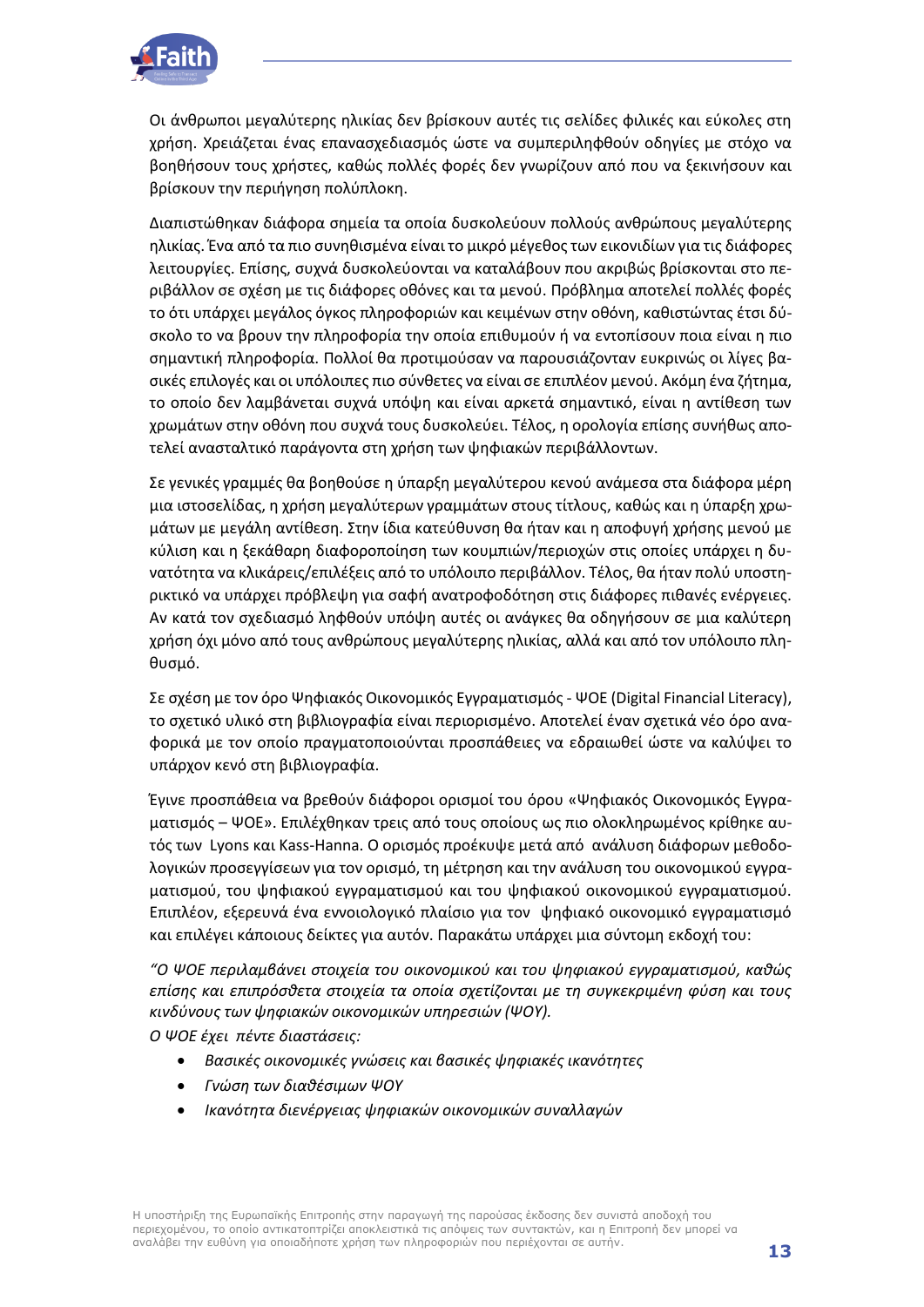

- *Ικανότητα λήψης κατάλληλων οικονομικών αποφάσεων κατά τη χρήση ΨΟΥ*
- *Ικανότητα αναγνώρισης και αποφυγής διαδικτυακών απατών σχετίζονται με τις ΨΟΥ"<sup>1</sup>*

Δύο ακόμη ορισμοί για τον ΨΟΕ που εντοπίστηκαν παρατίθενται παρακάτω:

*"Το δίκτυο της AFI (Alliance for Financial Inclusion) ορίζει τον Ψηφιακό Οικονομικό Εγγραμματισμό ως την απόκτηση της γνώσης, των ικανοτήτων, και της αυτοπεποίθησης να χρησιμοποιούνται με ασφάλεια ψηφιακά παρεχόμενα οικονομικά προϊόντα και υπηρεσίες, να λαμβάνονται οικονομικές αποφάσεις έχοντας ολοκληρωμένη πληροφόρηση και να λειτουργεί ένα άτομο με βάση το βέλτιστο οικονομικό συμφέρον σύμφωνα με τις οικονομικές και κοινωνικές συνθήκες γύρω του."<sup>2</sup>*

*"Ο ψηφιακός οικονομικός εγγραμματισμός είναι μια έννοια με πολλές διαστάσεις. Συμπεριλαμβάνει τη γνώση ψηφιακών προϊόντων και υπηρεσιών, αντίληψη των ψηφιακών οικονομικών κινδύνων, δυνατότητα ελέγχου των των ψηφιακών οικονομικών κινδύνων και γνώση των δικαιωμάτων του καταναλωτή και των διαδικασιών αποκατάστασης."<sup>3</sup>*

Εκτενέστερη είναι η βιβλιογραφία αναφορικά με τον όρο Peer-mentoring (Καθοδήγηση από ομότιμο) η οποία ξεκινάει από τη δεκαετία του 80'. Για τις ανάγκες της έρευνας εξετάστηκαν πάνω από 20 εργασίες από τις οποίες αρκετές αφορούσαν την Ελλάδα. Από αυτές επιλέχθηκαν πέντε για να χρησιμοποιηθούν στην προσπάθεια ορισμού του όρου στο πλαίσιο της παρούσας έκθεσης.

Μια δυσκολία η η οποία ανέκυψε αναφορικά με αυτή την έννοια και τον ορισμό της είναι ότι διατυπώνεται με διάφορους τρόπους και υπάρχουν παραλλαγές της σε επίπεδο υλοποίησης. Για παράδειγμα κάποιες κοντινές ή ίδιες έννοιες που εντοπίζονται στη βιβλιογραφία είναι το peer learning και το peer tutoring.

Από τους ορισμούς που επιλέχθηκαν ο πρώτος είναι αναλυτικός και λαμβάνει υπόψιν την ιστορία του peer learning και των διαφορετικών μορφών και μεθόδων τις οποίες λαμβάνει. Προσφέρει μια ολιστική οπτική και προτείνει ένα θεωρητικό μοντέλο του peer learning.

*"Η ομότιμη μάθηση (peer learning) μπορεί να οριστεί ως η απόκτηση γνώσης και δεξιοτήτων μέσω ενεργού βοήθειας και υποστήριξης μεταξύ ίσων ή αντίστοιχων ατόμων. Περιλαμβάνει άτομα από παρόμοιες κοινωνικές ομάδες που δεν είναι επαγγελματίες εκπαιδευτές, βοηθούν ο ένας τον άλλον να μάθει και μέσα από τη διαδικασία μαθαίνουν και οι ίδιοι.*

*Το mentoring (καθοδήγηση) μπορεί να οριστεί ως μια ενθαρρυντική και υποστηρικτική προσωπική σχέση με έναν πιο έμπειρο εργαζόμενο (ο οποίος δεν είναι διευθυντής γραμμής) σε έναν κοινό τομέα ενδιαφέροντος. Το άτομο αυτό αποτελεί θετικό πρότυπο και*

<sup>1</sup> Lyons, Angela and Kass-Hanna, Josephine (April 2021) A Methodological Overview to Defining and Measuring "Digital" Financial Literacy

<sup>2</sup> AFI (May 2021) Digital Financial Literacy

<sup>3</sup> Morgan P. J., B. Huang, and Q. L. Trinh (2019) "The Need to Promote Digital Financial Literacy for Digital Age." In ADBI & JICA. Realizing Education for All in the Digital Age. Tokyo: Asian Development Bank Institute. pp. 40–47.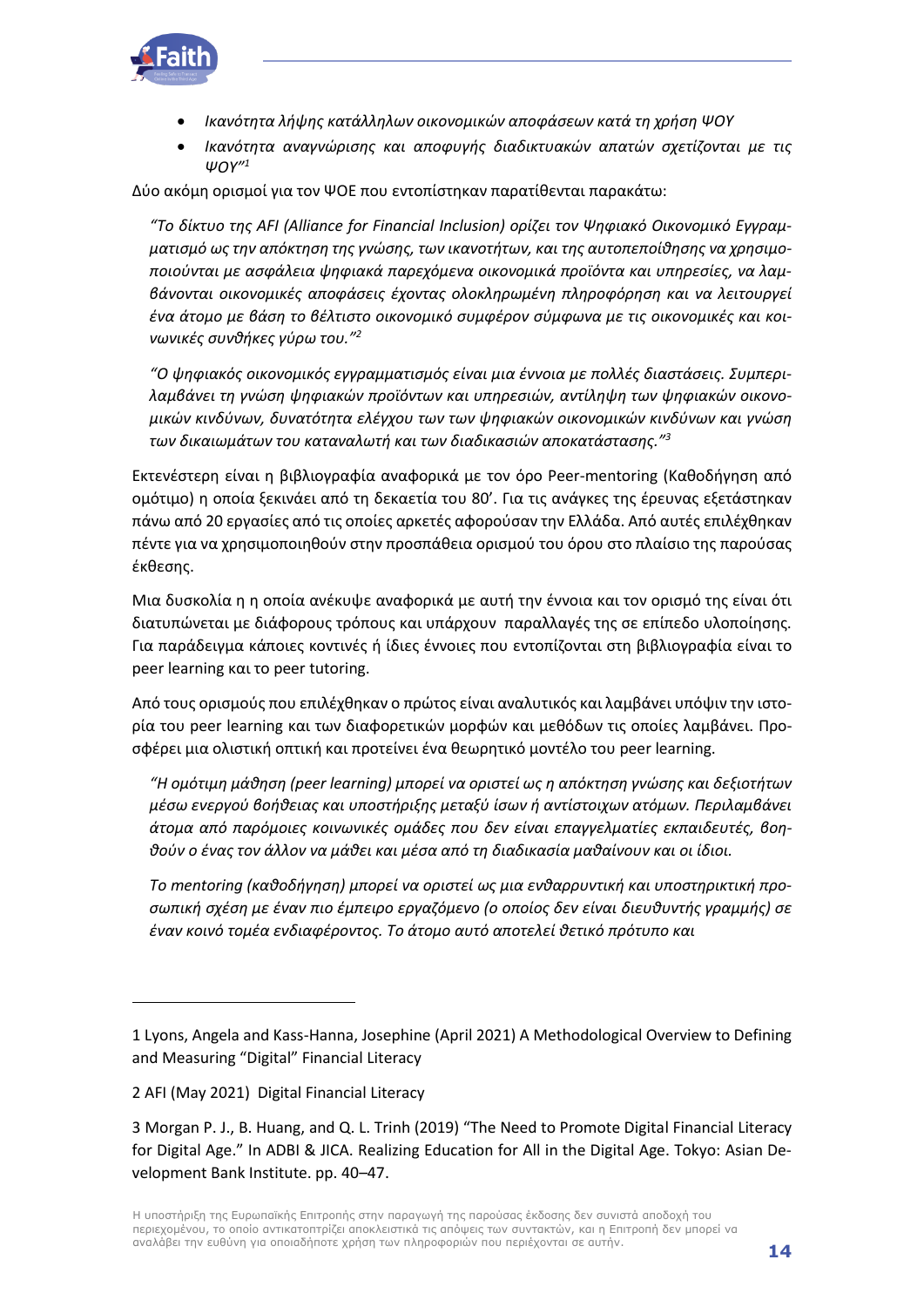

*χαρακτηρίζεται από την προώθηση αυξημένων προσδοκιών, θετική ενίσχυση, ανοιχτή συμβουλευτική και κοινή επίλυση προβλημάτων. Συχνά είναι διαφορετικών ηλικιών, έχει πάντα σταθερό ρόλο, ενίοτε διατομεακό και συχνά απευθύνεται σε μειονεκτούσες ομάδες."*<sup>4</sup>

Κάθε ένας από τους ορισμούς που επιλέχθηκαν και παρατίθενται παρακάτω συμβάλλει στο να προσεγγιστεί καλύτερα η έννοια, δίνοντας περισσότερες πτυχές της, ή οπτικές σε σχέση με αυτή:

*"Η μάθηση από ομότιμους (peer learning) συνιστά μια αμφίδρομη, αμοιβαία μαθησιακή εμπειρία όπου οι συμμετέχοντες μαθαίνουν ο ένας από τον άλλον με τυπικούς και άτυπους τρόπους. Παρέχει αμοιβαία οφέλη και ανταλλαγή γνώσεων, ιδεών και εμπειριών μεταξύ των συμμετεχόντων. Η έμφαση δίνεται στη μάθηση και όχι στη διδασκαλία, και στην υποστήριξη και ενθάρρυνση που προσφέρουν οι μαθητές ο ένας στον άλλον, όσο και το μαθησιακό έργο. Στη μάθηση από συνομηλίκους, οι ρόλοι του δασκάλου και του μαθητή μπορεί να μην καθορίζονται, να είναι ασαφείς και να αλλάζουν κατά τη διάρκεια της μαθησιακής εμπειρίας, σε αντίθεση με άλλες μαθησιακές διαδικασίες όπου οι ρόλοι είναι καθορισμένοι. Η μάθηση από ομότιμους λαμβάνει χώρα αυθόρμητα και ανεπίσημα σε πολλές περιπτώσεις, αλλά μπορεί να είναι επιθυμητό να την επιδιώξουμε όταν υπάρχει η πιθανότητα ορισμένα μέλη μιας ομάδας να είναι αποκλεισμένα ή να αγνοούνται μέσα στην ομάδα ή όταν υπάρχουν άλλες δυσμενείς συνθήκες."<sup>5</sup>*

*"Το mentoring μεταξύ ομότιμων είναι μια υποστηρικτική σχέση κατά την οποία δύο άτομα της ίδιας ηλικίας, εμπειρίας και/ή ιεραρχίας, συνεργάζονται για να βοηθήσουν ο ένας τον άλλον όσον αφορά την ατομική τους ανάπτυξη και ψυχολογική υποστήριξη. Η καθοδήγηση από ομότιμους μπορεί να πραγματοποιηθεί είτε στο πλαίσιο της μεταξύ τους σχέσης, είτε σε ομάδα. Στην τελευταία περίπτωση η αλληλεπίδραση μπορεί να πραγματοποιηθεί μεταξύ των μελών της ομάδας μαζί με την αλληλεπίδραση με τον μέντορα. Στην καθοδήγηση (mentoring) από ομοτίμους, όλα τα μέλη μπορούν να λειτουργήσουν ως μέντορες των άλλων υποστηρίζοντάς τους, δίνοντας συμβουλές, αναθεωρώντας απόψεις, προσφέροντας λύσεις ή απλώς ακούγοντας. Με αυτόν τον τρόπο, η καθοδήγηση προσεγγίζεται ως μια σπείρα, όχι ως μια γραμμική εμπειρία, αφού όλοι συμμετέχουν εξίσου στη διαδικασία."<sup>6</sup>*

*"Αν και στη βιβλιογραφία το mentoring συναντάται σε διάφορα πλαίσια, δεν υπάρχει μέχρι σήμερα ακριβής και περιεκτικός ορισμός του μέντορα ή του mentoring. Ωστόσο, είναι σημαντικό οι ερευνητές να μπορούν να καταλήξουν σε συμφωνία σχετικά με τα θεμελιώδη χαρακτηριστικά μιας σχέσης καθοδήγησης.*

*Τρία είναι τα βασικά χαρακτηριστικά που διακρίνουν το mentoring από άλλα είδη σχέσεων που σχετίζονται με την εργασία. Πρώτον, πρόκειται για μια αμοιβαία σχέση, που περιλαμβάνει αμοιβαία κοινωνική ανταλλαγή σε αντίθεση με μια μονόδρομη σχέση. Δεύτερον, είναι* 

6 Κωνσταντία Χρ. Ευταξία, Αρετή Βαλαδίδου (2017) Τα οφέλη των νηπιαγωγών από την συμμετοχή τους σε πρόγραμμα peer e-mentoring με στόχο την διδασκαλία αγγλικών στο νηπιαγωγείο, DOI: http://dx.doi.org/10.12681/icodl.929

<sup>4</sup> Keith J. Topping (2005) Trends in Peer Learning, Educational Psychology, 25:6, 631-645, DOI: 10.1080/01443410500345172

<sup>5</sup> David Boud (1999) Situating academic development in professional work: Using peer learning, International Journal for Academic Development, 4:1, 3-10, DOI: 10.1080/1360144990040102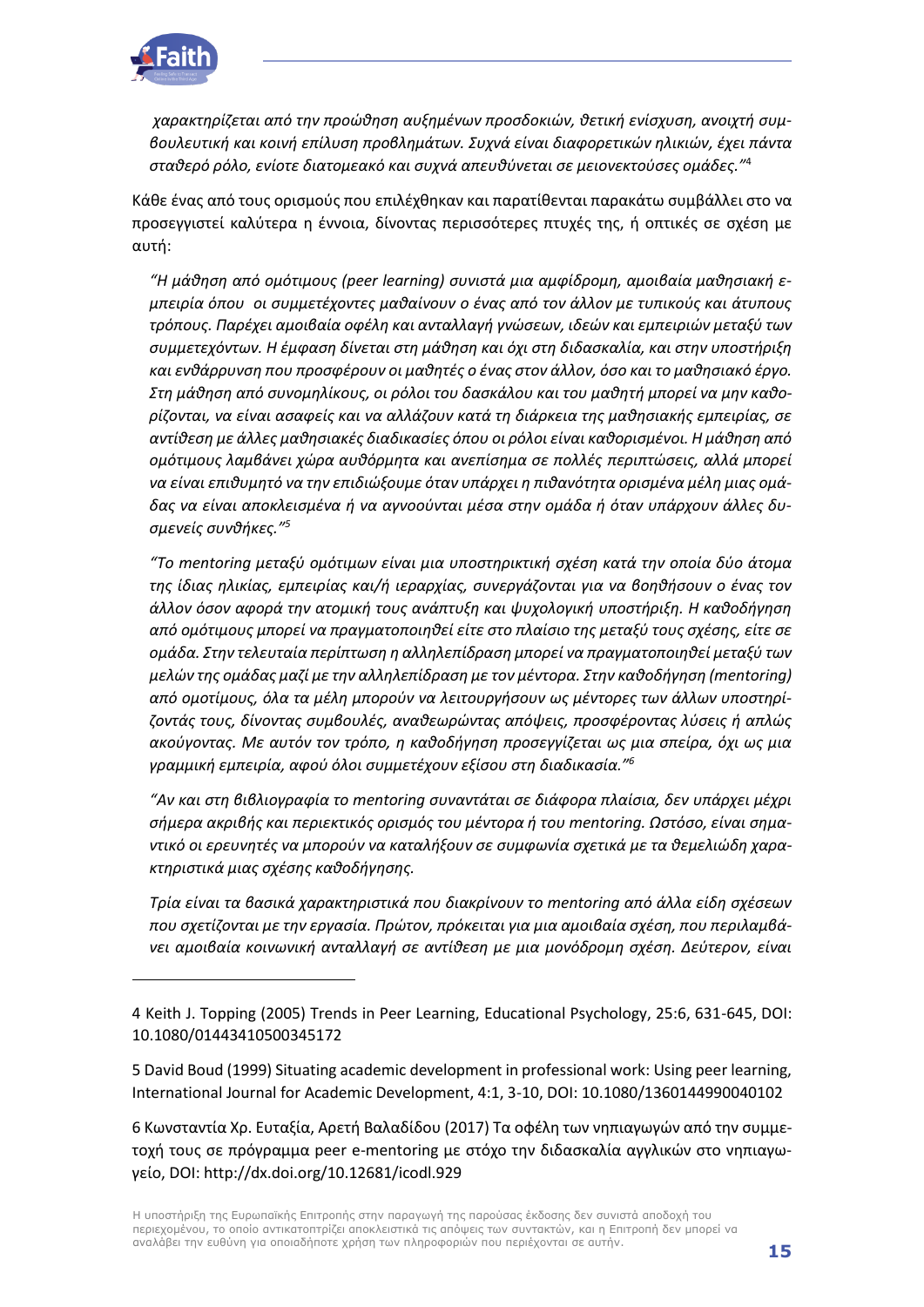

*μια σχέση καθοδήγησης που παράγει οφέλη που συνδέονται με το έργο και/ή την καριέρα του προστατευόμενου. Τρίτον, η καθοδήγηση περιλαμβάνει τακτική/συνεπή αλληλεπίδραση μεταξύ του μέντορα και του προστατευόμενου για κάποιο χρονικό διάστημα."<sup>7</sup>*

*"Το mentoring από ομοτίμους λαμβάνει χώρα όταν δύο, τρία ή περισσότερα άτομα συμφωνούν να έχουν μια αναπτυξιακή σχέση μεταξύ τους, η οποία μπορεί να περιλαμβάνει περιστασιακές ή τακτικές συναντήσεις, τηλεφωνήματα, ανταλλαγές πληροφοριών και συγκεκριμένες μορφές υποστήριξης που υπερβαίνουν τη δικτύωση. Οι ομότιμοι μέντορες δεν χρειάζεται να είναι φίλοι, αν και συχνά μια συμφωνία για σύναψη σχέσης ομότιμων συμβούλων οδηγεί συχνά στη δημιουργία μιας φιλίας. Πρόκειται κυρίως για μια αναπτυξιακή σχέση με σαφή σκοπό την υποστήριξη των ατόμων μέσα σε αυτήν για την επίτευξη των εργασιακών τους στόχων."<sup>8</sup>*

<sup>7</sup> Haggard, Dana, Dougherty, Thomas, Turban, Daniel, Wilbanks, James (2011) Who Is a Mentor? A Review of Evolving Definitions and Implications for Research, DOI:10.1177/0149206310386227

<sup>8</sup> Holbeche, L. (1996), "Peer mentoring: the challenges and opportunities", Career Development International, Vol. 1 No. 7, pp. 24-27. https://doi.org/10.1108/13620439610152115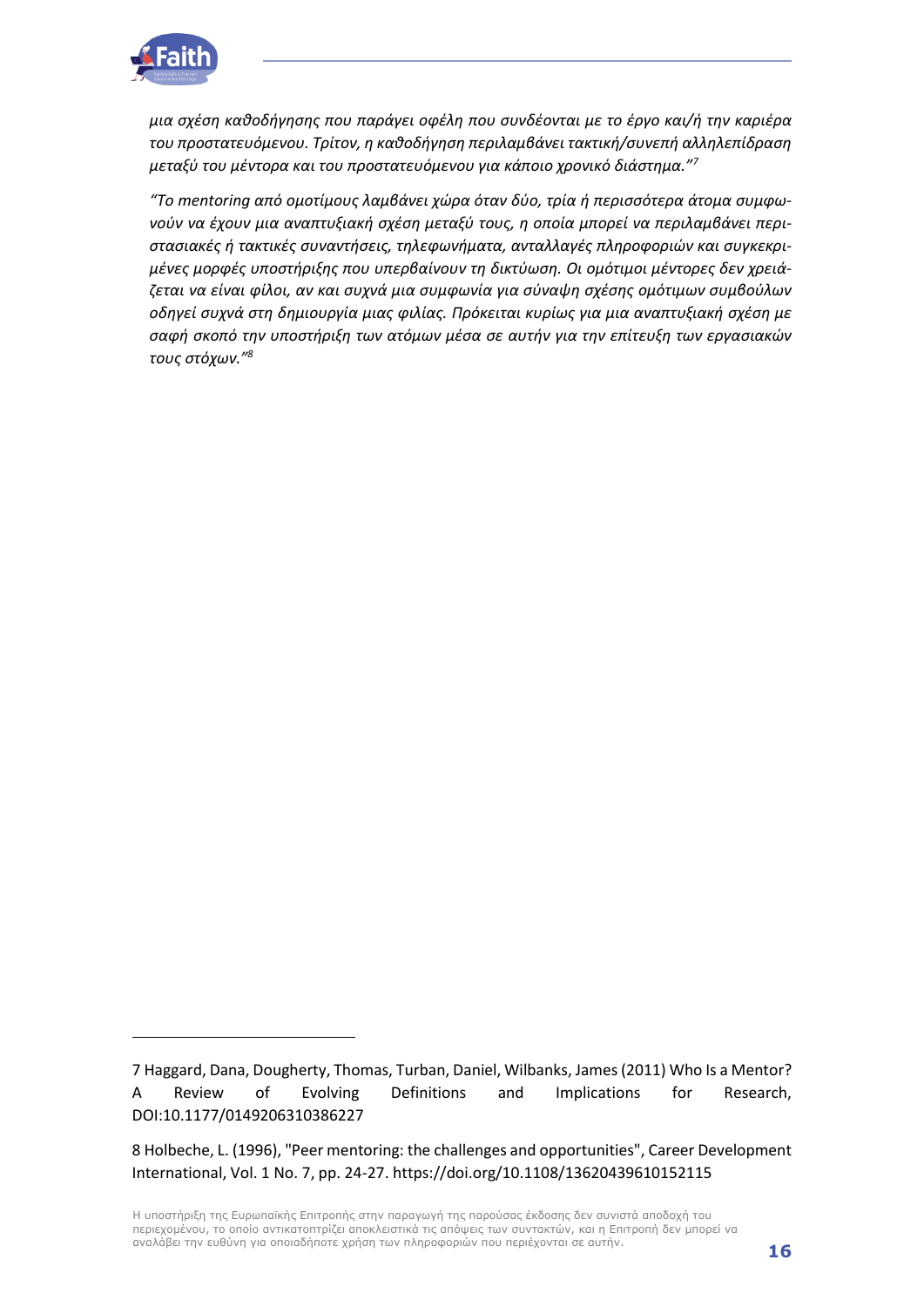

## 3. Επιλογή Προκλήσεων

#### <span id="page-16-1"></span><span id="page-16-0"></span>3.1. Προσέγγιση, διαδικασία και εργαλεία

Η πρωτογενής έρευνα που πραγματοποιήθηκε στην Ελλάδα στο πλαίσιο του έργου περιλάμβανε πέντε βασικές δράσεις:

- Συνεντεύξεις με 10 ανθρώπους άνω των 55 ετών με χαμηλό επίπεδο ψηφιακού εγγραμματισμού.
- Συνεντεύξεις με 10 μέλη της οικογένειας ή φροντιστές ανθρώπων άνω των 55 ετών.
- Συνεντεύξεις με 5 επαγγελματίες οι οποίοι εργάζονται με ανθρώπους ηλικίας άνω των 55 ετών, ή παρέχουν διαδικτυακές υπηρεσίες, ή προϊόντα σε αυτούς.
- Ομάδα εστίασης (focus group) με 7 συμμετέχοντες, ανθρώπους άνω των 55 ετών με αρκετές γνώσεις στις τεχνολογίες της πληροφορίας και της επικοινωνίας.
- Διαδικτυακή έρευνα σε γενικό πληθυσμό με τη συμμετοχή 83 ατόμων, με στόχο να σκιαγραφήσει τις αντιλήψεις του κόσμου σε σχέση με τη χρήση των νέων τεχνολογιών από ανθρώπους άνω των 55 ετών.

Η επιλογή των συμμετεχόντων έγινε μετά από ανοιχτή πρόσκληση στο διαδίκτυο, με βασικό εργαλείο τα μέσα κοινωνική δικτύωσης. Οι υποψήφιοι ενημερώθηκαν για το πρόγραμμα, για όλα τα βήματα της διαδικασίας της συνέντευξης, αλλά και για το πώς θα χρησιμοποιηθούν τα αποτελέσματα αυτής στα επόμενα στάδια του έργου. Σε όποιες περιπτώσεις χρειαζόταν χρησιμοποιήθηκε το Ερωτηματολόγιο χρήσης κινητών συσκευών (Mobile Device Proficiency Questionnaire MDPQ-28) ώστε να διαπιστωθεί το σχετικό επίπεδο χρήσης των συμμετεχόντων.

Όλες οι συνεντεύξεις και η ομάδα εστίασης (focus group) πραγματοποιήθηκαν μέσω διαδικτύου ή τηλεφώνου εξαιτίας της κατάστασης με τον ιό Covid-19.

#### 3.1.1. Προφίλ συμμετεχόντων

|                                                                                                                                                           | Ηλικία                                                        | Φύλο                       | Εκπαίδευση                                                                  |
|-----------------------------------------------------------------------------------------------------------------------------------------------------------|---------------------------------------------------------------|----------------------------|-----------------------------------------------------------------------------|
| Άτομα άνω των 55 ε- 0 - 18-24<br>τών με χαμηλή σχε- $ 0-25-34 $<br>τικά γνώση των νέων 0 - 35-44<br>τεχνολογιών<br>πληρο-<br>φορίας και επικοινω-<br>νίας | $0 - 45 - 54$<br>$2 - 55 - 64$<br>$5 - 65 - 74$<br>$3 - 75 +$ | 2 - Αρσενικό<br>8 - Θηλυκό | 1 - Πρωτοβάθμια<br>1 - Δευτεροβάθμια<br>3 - Μεταλυκειακή<br>5 - Τριτοβάθμια |
| Μέλη της οικογένειας 0 - 18-24<br>ή φροντιστές ανθρώ-<br>πων άνω των 55 ετών                                                                              | $0 - 25 - 34$<br>$0 - 35 - 44$<br>$0 - 45 - 54$               | 4 - Αρσενικό<br>6 - Θηλυκό | 0 - Πρωτοβάθμια<br>1 - Δευτεροβάθμια<br>0 - Μεταλυκειακή                    |

Το προφίλ των συμμετεχόντων στην έρευνα συνοψίζεται στον παρακάτω πίνακα.

Η υποστήριξη της Ευρωπαϊκής Επιτροπής στην παραγωγή της παρούσας έκδοσης δεν συνιστά αποδοχή του περιεχομένου, το οποίο αντικατοπτρίζει αποκλειστικά τις απόψεις των συντακτών, και η Επιτροπή δεν μπορεί να αναλάβει την ευθύνη για οποιαδήποτε χρήση των πληροφοριών που περιέχονται σε αυτήν.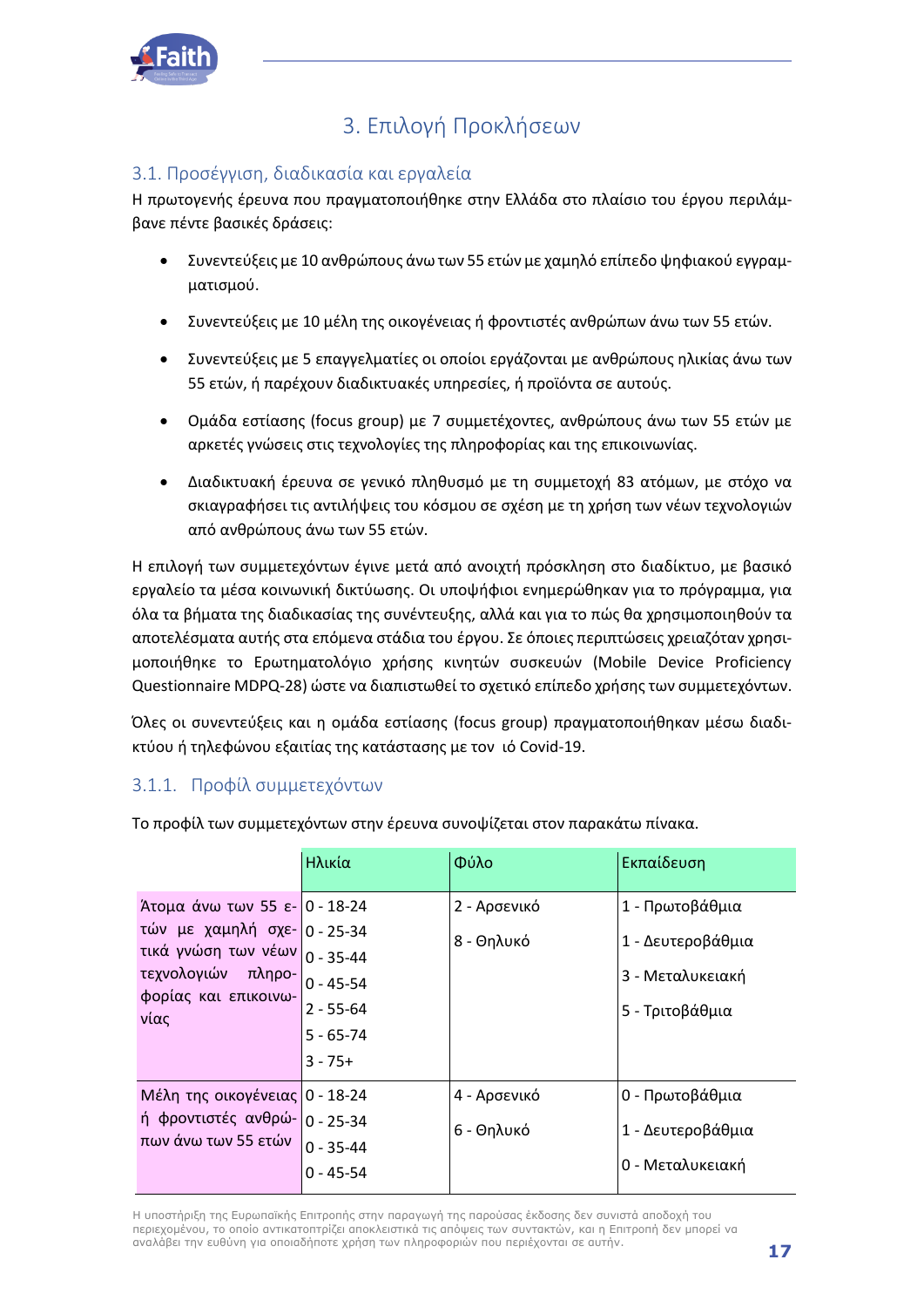

|                                                                                                                                                                      | $2 - 55 - 64$<br>$5 - 65 - 74$<br>$3 - 75 +$                                                                     |                              | 9 - Τριτοβάθμια                                                               |
|----------------------------------------------------------------------------------------------------------------------------------------------------------------------|------------------------------------------------------------------------------------------------------------------|------------------------------|-------------------------------------------------------------------------------|
| Επαγγελματίες οι ο- 0 - 18-24<br>ποίοι δουλεύουν με<br>ανθρώπους<br>ηλικίας<br>άνω των 55 ετών, ή<br>παρέχουν διαδικτυα-<br>κές υπηρεσίες, ή προϊ-<br>όντα σε αυτούς | $0 - 25 - 34$<br>$0 - 35 - 44$<br>$0 - 45 - 54$<br>$2 - 55 - 64$<br>$5 - 65 - 74$<br>$3 - 75 +$                  | 1 - Αρσενικό<br>4 - Θηλυκό   | 0 - Πρωτοβάθμια<br>0 - Δευτεροβάθμια<br>1 - Μεταλυκειακή<br>4 - Τριτοβάθμια   |
| Άνθρωποι άνω των 55<br>ετών με αρκετές γνώ-<br>σεις στις τεχνολογίες<br>της πληροφορίας και<br>της επικοινωνίας                                                      | $0 - 18 - 24$<br>$0 - 25 - 34$<br>$0 - 35 - 44$<br>$0 - 45 - 54$<br>$2 - 55 - 64$<br>$5 - 65 - 74$<br>$3 - 75 +$ | 2 - Αρσενικό<br>5 - Θηλυκό   | 0 - Πρωτοβάθμια<br>3 - Δευτεροβάθμια<br>1 - Μεταλυκειακή<br>3 - Τριτοβάθμια   |
| Γενικός πληθυσμός                                                                                                                                                    | $0 - 18 - 24$<br>$0 - 25 - 34$<br>$0 - 35 - 44$<br>$0 - 45 - 54$<br>$2 - 55 - 64$<br>$5 - 65 - 74$<br>$3 - 75 +$ | 24 - Αρσενικό<br>59 - Θηλυκό | 0 - Πρωτοβάθμια<br>10- Δευτεροβάθμια<br>13 - Μεταλυκειακή<br>58 - Τριτοβάθμια |

#### <span id="page-17-0"></span>3.2. Αποτελέσματα

Πραγματοποιήθηκαν συνεντεύξεις με 25 άτομα, στην ομάδα εστίασης (focus group) συμμετείχαν 7 άτομα, και το διαδικτυακό ερωτηματολόγιο συμπλήρωσαν 83 άτομα. Συνολικά ενεπλάκησαν στην έρευνα 115 άτομα. Τα βασικά ευρήματα αναφορικά με τη χρήση ΤΠΕ και διαδικτυακών συναλλαγών, όπως (α) προκλήσεις, ανάγκες και δυσκολίες , (β) εμπόδια και περιορισμοί, (γ) διευκολυντικοί και υποστηρικτικοί παράγοντες, και (δ) θέματα, μοτίβα και ιδέες που αναδείχθηκαν μέσα από την έρευνα, παρατίθενται στο επόμενο μέρος της παρούσας έκθεσης, κατηγοριοποιημένες ανά ομάδα στόχο.

#### 3.2.1 Προκλήσεις, ανάγκες, δυσκολίες:

**Άνθρωποι άνω των 55 ετών με χαμηλή σχετικά γνώση των νέων τεχνολογιών πληροφορίας και επικοινωνίας:** 

• Εγγραφή σε ιστοσελίδα/υπηρεσία.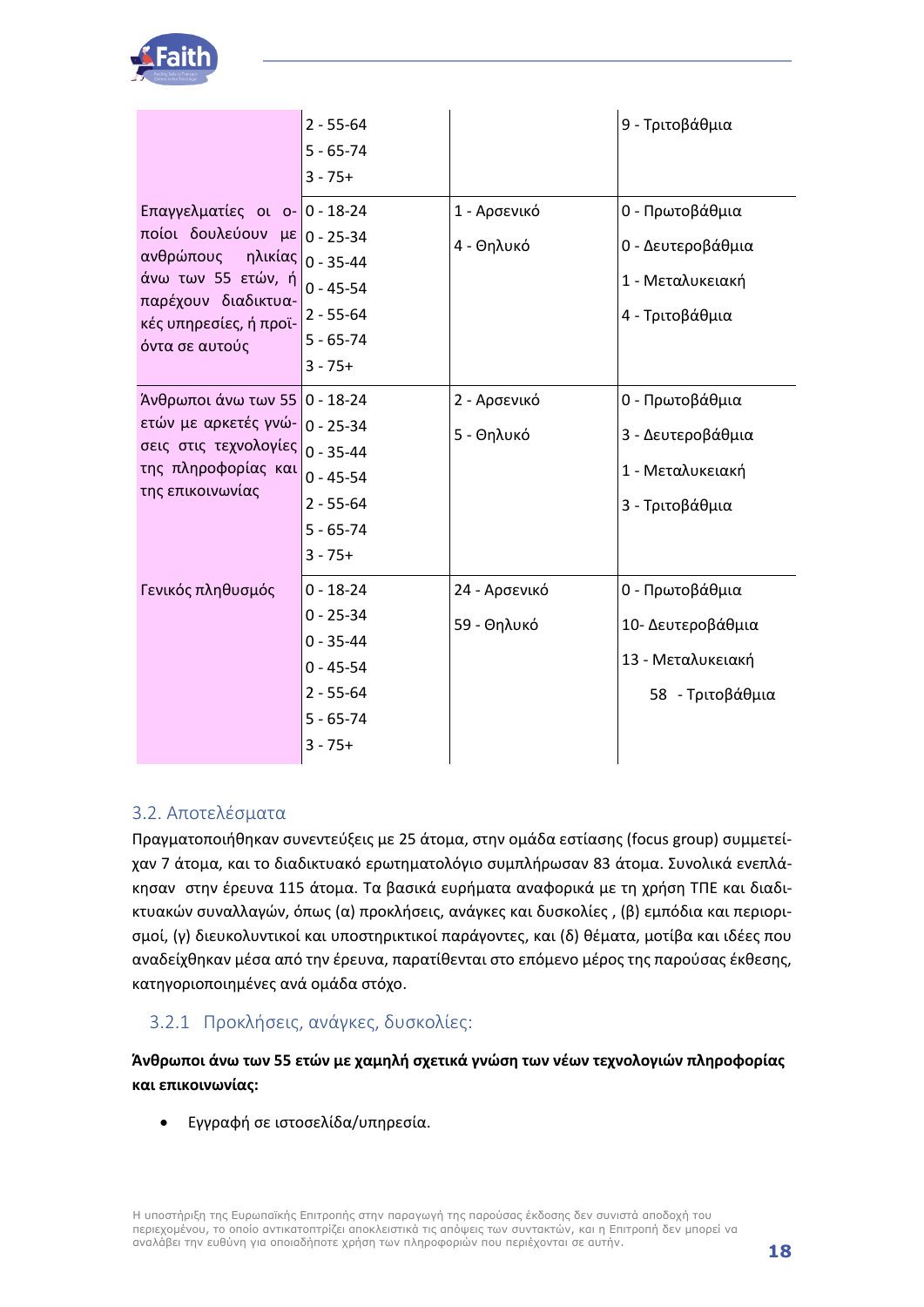

- Εντοπισμός ψευδών ειδήσεων και απατών στο διαδίκτυο.
- Αίσθημα ασφάλειας για συναλλαγές στο διαδίκτυο.
- Παράδοση μαθημάτων σε ξεκάθαρη και απλή γλώσσα.
- Καλλιέργεια υπομονής.
- Πρακτική εκπαίδευση.
- Ανταπόκριση στις ανάγκες τους.
- Σαφήνεια.

#### **Μέλη της οικογένειας ή φροντιστές ανθρώπων άνω των 55 ετών:**

- Συμμετοχή σε εκπαιδευτικό πρόγραμμα, με έμφαση στα smartphones.
- Βελτίωση γνώσεων σχετικά με τις διαδικτυακές αγορές.
- Έλλειψη υποστηρικτικών εκπαιδευτικών εργαλείων.
- Απομνημόνευση/κατανόηση των βημάτων της διαδικασίας.
- Κατανόηση/χρήση λογισμικού.
- Χρήση εκπαιδευτικού/υποστηρικτικού υλικού.
- Ευκολότερος εντοπισμός ψευδών ειδήσεων και διαδικτυακών απατών.
- Καλύτερη κατανόηση του διαδικτύου.
- Εκμάθηση τρόπων για ασφαλέστερη χρήση του διαδικτύου.
- Συνεργατική μάθηση μεταξύ ατόμων της ίδιας ηλικίας.
- Καλλιέργεια εμπιστοσύνης και εξοικείωση με τις διαδικτυακές συναλλαγές.
- Δημιουργία μαθημάτων πιο κοντά στις ανάγκες των ηλικιωμένων.

#### **Επαγγελματίες οι οποίοι εργάζονται με ανθρώπους ηλικίας άνω των 55 ετών, ή παρέχουν διαδικτυακές υπηρεσίες, ή προϊόντα σε αυτούς:**

- Υποστήριξη κατάρτισης μέσω συγγενών.
- Δυσκολία στην απόφαση να προσπαθήσουν να μάθουν.
- Δυσκολία στην απομνημόνευση / μάθηση.
- Η αίσθηση ότι 'δεν μπορώ να το κάνω', 'δεν είναι για μένα'.
- Ελαχιστοποίηση των διαδικτυακών κινδύνων.
- Μάθηση δια ζώσης.
- Εξοικείωση με το διαδίκτυο.
- Καλλιέργεια εμπιστοσύνης για το διαδίκτυο και τις διαδικτυακές συναλλαγές.
- Έλλειψη προϊόντων φιλικών προς τις μεγαλύτερες ηλικίες.
- Ανατροφοδότηση από άτομα μεγαλύτερης ηλικίας για το λογισμικό.
- Επικοινωνία εκτός μαθήματος.

#### **Άνθρωποι άνω των 55 ετών με αρκετές γνώσεις στις τεχνολογίες της πληροφορίας και της επικοινωνίας:**

- Εξοικείωση με την αποτελεσματική αναζήτηση στο διαδίκτυο.
- Χρήση του διαδικτύου για τη βελτίωση της καθημερινής ζωής.
- Θέση ορίων για την αποφυγή χρήσης του διαδικτύου πολλές ώρες την ημέρα χάνοντας άλλα σημαντικά πράγματα στη ζωή.
- Αυξημένη αυτοπεποίθηση κατά τη χρήση νέων τεχνολογιών.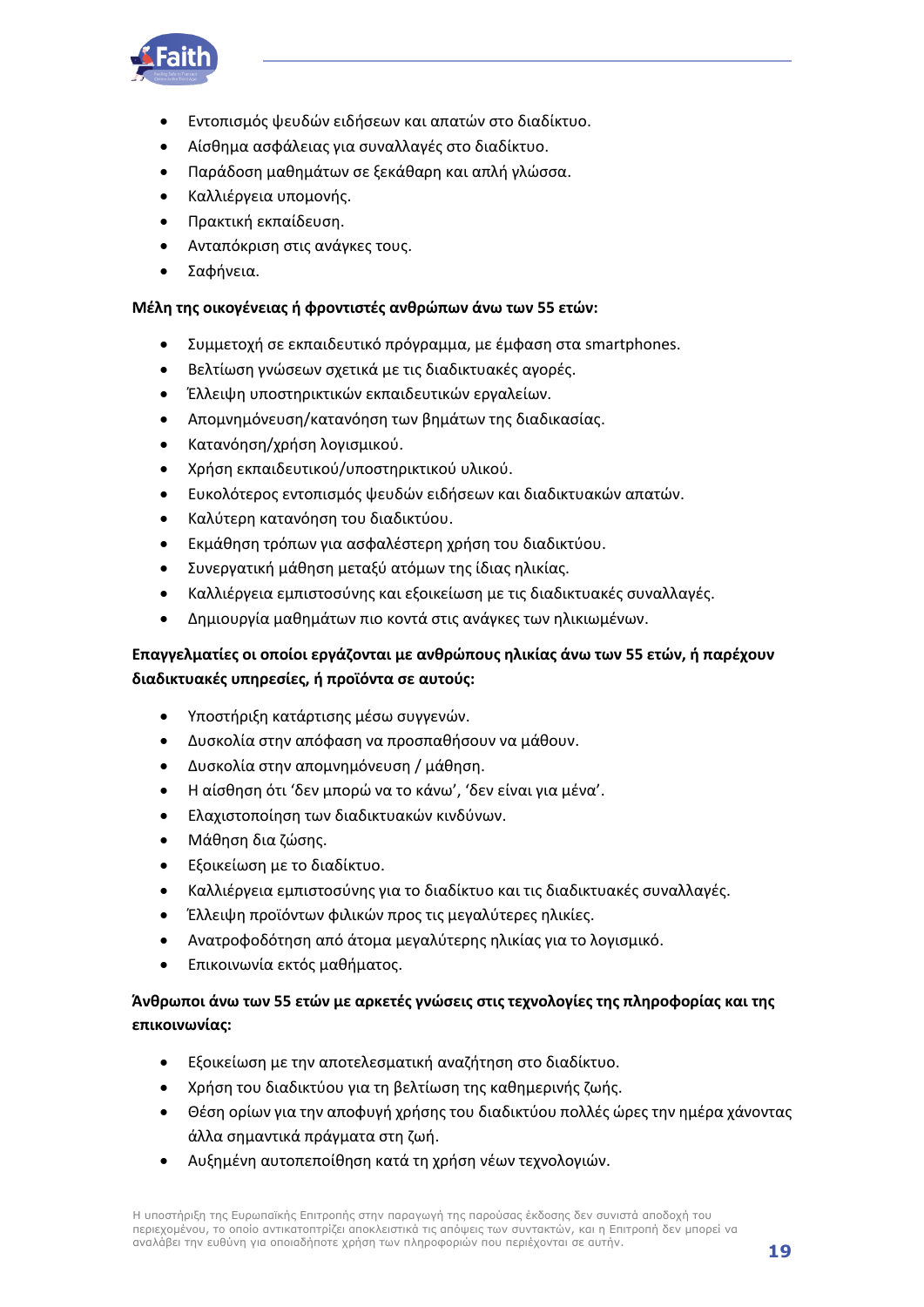

- Αυξημένη αυτοπεποίθηση κατά την πραγματοποίηση συναλλαγών στο διαδίκτυο
- Το εμπόδιο της γλώσσας.
- Διάθεση επαρκούς χρόνου στον μαθητή.
- Η οικοδόμηση ενός προγράμματος σπουδών με ορισμένες βασικές πτυχές και ταυτόχρονα διατήρηση δυναμικής, ώστε να μπορεί να προσαρμοστεί στις ανάγκες των συμμετεχόντων.
- Υποστήριξη ατόμων μεγαλύτερης ηλικίας να συνειδητοποιήσουν τα οφέλη των διαδικτυακών συναλλαγών.

#### **Γενικός πληθυσμός:**

- Καταπολέμηση απομόνωσης.
- Εξοικείωση των συμμετεχόντων με τις λειτουργίες του διαδικτύου που είναι απαραίτητες για την καθημερινή ζωή.
- Καταπολέμηση έλλειψης επικοινωνίας.
- Διευκόλυνση πρόσβασης στις υπηρεσίες υγείας.
- Διαφορετικές ηλικίες έχουν διαφορετικές ανάγκες.
- Χειρισμός κωδικών πρόσβασης.
- Χειρισμός αναδυόμενων διαφημίσεων.
- Χειρισμός διαφορετικών περιβαλλόντων.
- Βασικά στοιχεία χειρισμού.
- Χειρισμός μικρών οθονών/γραμμάτων.
- Χειρισμός νέων εφαρμογών.
- Ανάγκη επανάληψης.
- Καλλιέργεια υπομονής.
- Ενημέρωση για τους κινδύνους του διαδικτύου.
- Καταπολέμηση του φόβου των διαδικτυακών συναλλαγών.
- Εξοικείωση με τις διαδικασίες επαλήθευσης των διαδικτυακών συναλλαγών
- Μάθηση δια ζώσης.
- Ενσυναίσθηση μέσω καθοδήγησης από συνομηλίκους.
- Ευχάριστο εκπαιδευτικό κλίμα.
- Μάθηση ανάλογα με το ρυθμό των συμμετεχόντων.
- Απλές διαδικασίες.
- Με βάση τις ανάγκες των συμμετεχόντων.
- Εκπαίδευση εκπαιδευτών στις αρχές των μαθησιακών αναγκών των ατόμων μεγαλύτερης ηλικίας.

#### 3.2.2 Εμπόδια και περιορισμοί:

#### **Άνθρωποι άνω των 55 ετών με χαμηλή σχετικά γνώση των νέων τεχνολογιών πληροφορίας και επικοινωνίας:**

- Η χρήση τεχνικών όρων.
- Η χρήση πολλής θεωρίας.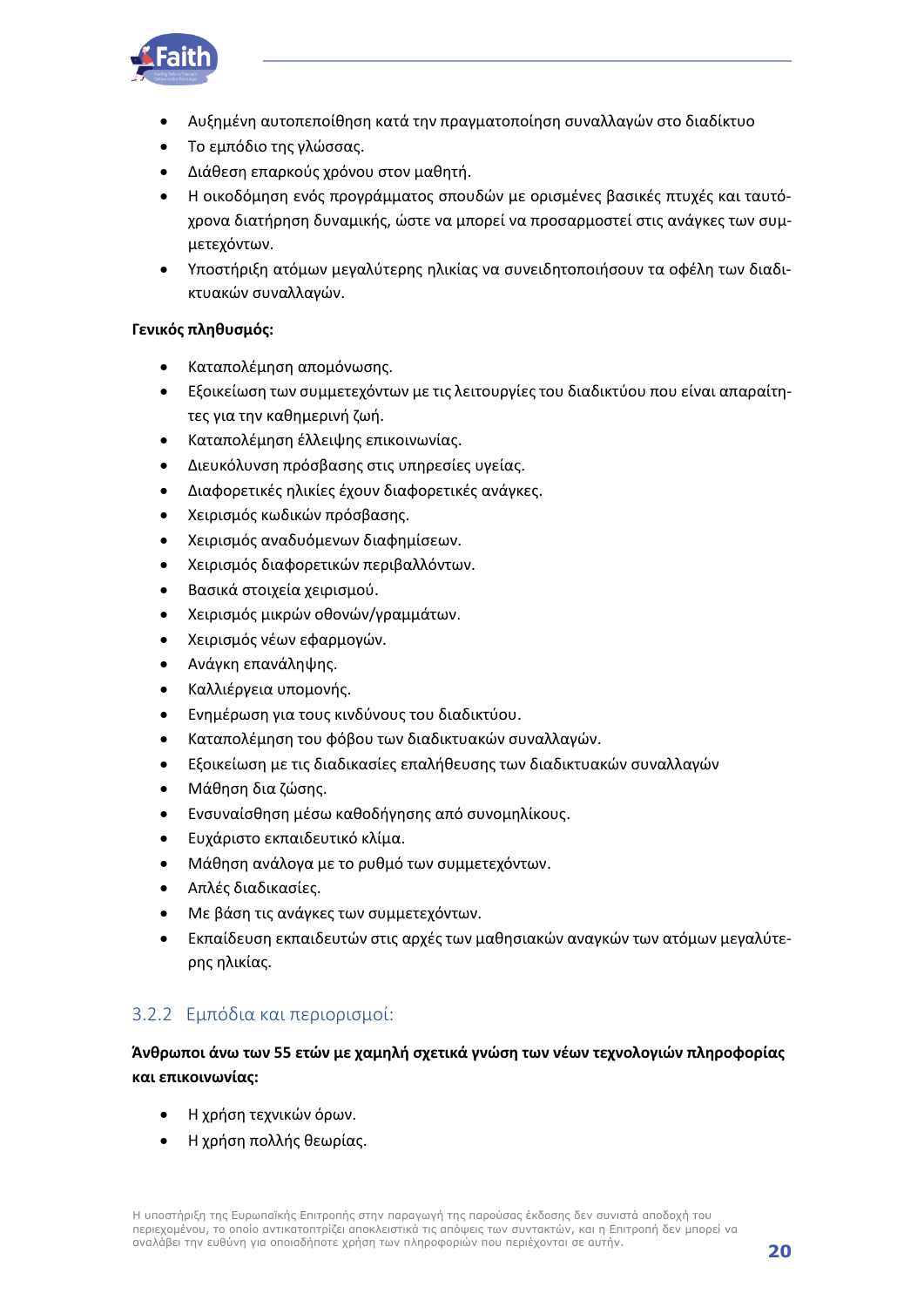

#### **Μέλη της οικογένειας ή φροντιστές ανθρώπων άνω των 55 ετών:**

- Η έμφαση στην ολοκλήρωση των προκαθορισμένων μαθημάτων / στόχων χωρίς να λαμβάνεται υπόψη ο ρυθμός του κάθε συμμετέχοντα.
- Οι πολλές διαφορετικές εφαρμογές/διεπαφές (interface) που μπορεί να προκαλέσουν σύγχυση στους συμμετέχοντες.
- Η επιμονή μόνο σε θεωρία.
- Ο φόβος του λάθους ή της απώλειας χρημάτων.

#### **Επαγγελματίες οι οποίοι δουλεύουν με ανθρώπους ηλικίας άνω των 55 ετών, ή παρέχουν διαδικτυακές υπηρεσίες, ή προϊόντα σε αυτούς:**

- Υπερβολική ανάλυση.
- Βομβαρδισμός με πληροφορίες και ορολογίες με τις οποίες δεν είναι εξοικειωμένοι.
- Η έμφαση στην ολοκλήρωση των προκαθορισμένων μαθημάτων/στόχων χωρίς να λαμβάνεται υπόψη ο ρυθμός του κάθε συμμετέχοντα.
- Η δημιουργία πολύ διαδικτυακού υλικού και όχι τόσο έμφαση στα μαθήματα από κοντά.
- Γενική καθοδήγηση.

#### **Άνθρωποι άνω των 55 ετών με αρκετές γνώσεις στις τεχνολογίες της πληροφορίας και της επικοινωνίας:**

- Η επιμονή στο εκπαιδευτικό περιεχόμενο, όταν είναι προφανές ότι οι συμμετέχοντες δεν μπορούν να ακολουθήσουν .
- Η επιμονή στη διαδικασία χωρίς να λαμβάνονται υπόψη οι ανησυχίες των συμμετεχόντων.
- Η τήρηση του εκπαιδευτικού προγράμματος, προχωρώντας στο επόμενο μάθημα χωρίς να ακολουθούν οι συμμετέχοντες.
- Ένα εκπαιδευτικό περιεχόμενο που δύσκολα τροποποιείται.
- Η επιμονή στη σπουδαιότητα των διαδικτυακών συναλλαγών όταν οι συμμετέχοντες εκφράζουν διαφορετική γνώμη.

#### **Γενικός πληθυσμός:**

- Η παρουσίαση μόνο των πλεονεκτημάτων της επικοινωνίας μέσω διαδικτύου.
- Το ίδιο πρόγραμμα για άτομα 55 ετών και για άτομα 75 ετών.
- Γενικοί κανόνες για έναν καλό κωδικό πρόσβασης.

#### 3.2.3 Διευκολυντικοί και υποστηρικτικοί παράγοντες:

#### **Άνθρωποι άνω των 55 ετών με χαμηλή σχετικά γνώση των νέων τεχνολογιών πληροφορίας και επικοινωνίας:**

- Η εξάσκηση σε δημοφιλείς ιστοσελίδες.
- Έλεγχος της πηγής, του τρόπου παρουσίασης των πληροφοριών και κάποιων λεπτομερειών.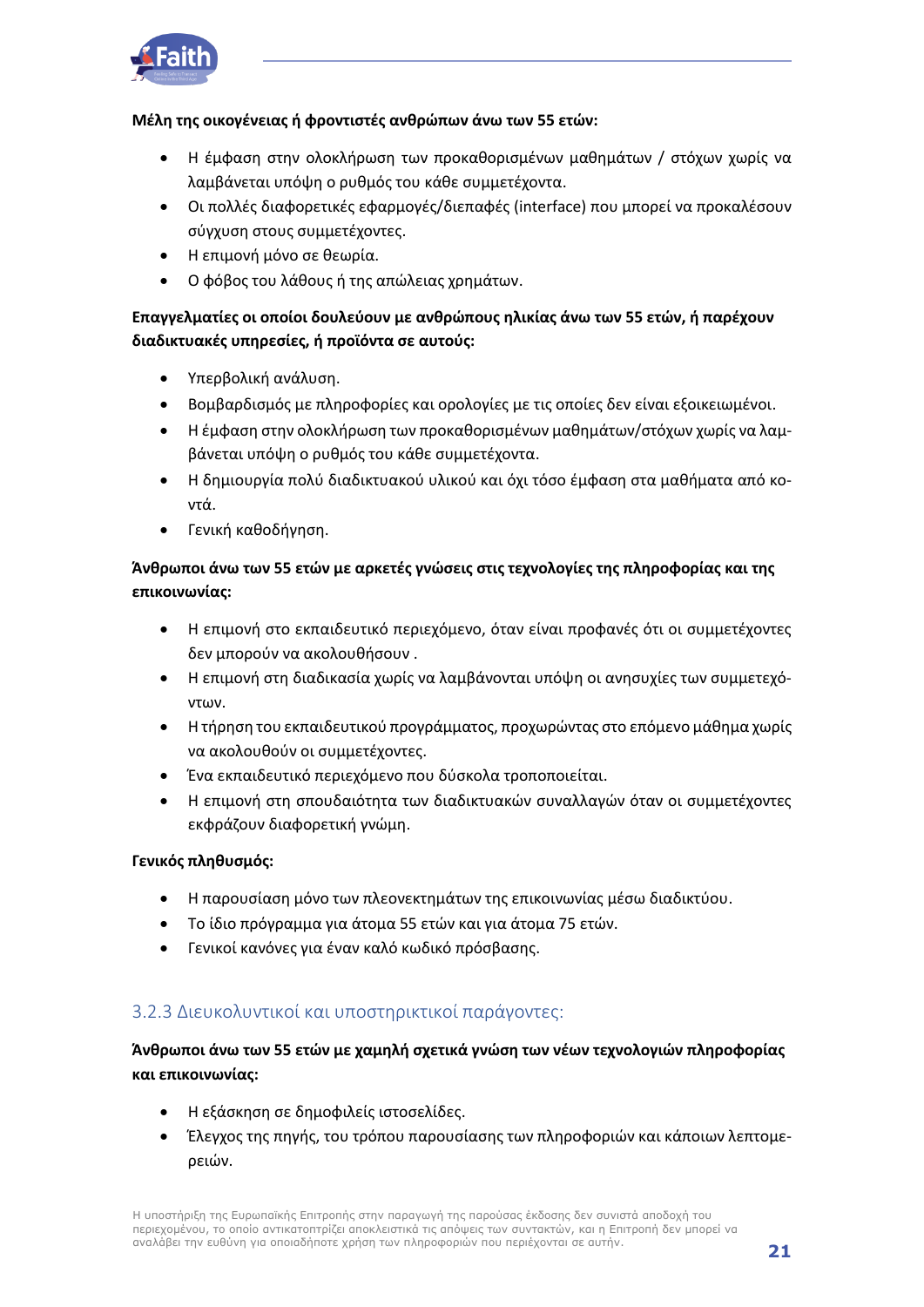

- Τρόποι που μπορούν να κάνουν τις διαδικτυακές συναλλαγές λιγότερο επικίνδυνες, όπως προπληρωμένη κάρτα.
- Χρήση απλής γλώσσας, με παραδείγματα από τις εμπειρίες των μαθητών.
- Εξάσκηση με πολλά παραδείγματα και διαδικασίες που είναι χρήσιμες στην καθημερινότητα.
- Σαφής, απλή γλώσσα, με σαφείς και απλούς εκπαιδευτικούς στόχους για κάθε μάθημα.

#### **Μέλη της οικογένειας ή φροντιστές ανθρώπων άνω των 55 ετών:**

- Τα στάδια της διαδικασίας πρέπει να είναι γραπτά ώστε να έχουν πρόσβαση οι εκπαιδευόμενοι ανά πάσα στιγμή.
- Να βρεθούν και να συγκεντρωθούν σύμβολα και λειτουργίες που είναι κοινά σε διαφορετικά ψηφιακά περιβάλλοντα (πχ κουμπί εκτύπωσης).
- Να χρησιμοποιηθούν παραδείγματα, κυρίως από την εμπειρία των συμμετεχόντων.
- Τρόποι να μειωθεί η πιθανότητα να γίνει λάθος κατά τις διαδικτυακές συναλλαγές. Έλεγχος σχολίων και αξιολογήσεων. Για τις πρώτες συναλλαγές, επιλογή γνωστών εταιριών και αγορές με λίγα χρήματα. Ερώτηση σε ανθρώπους που εμπιστεύονται για το ποιες υπηρεσίες να χρησιμοποιήσουν.
- Μάθηση βασισμένη στην εμπειρία τους. Δια ζώσης. Διασκεδαστική. Διαδραστική, απλή, μέσα από την πράξη.
- Ενημέρωση για διαθέσιμες υπηρεσίες.
- Δημιουργία εκπαιδευτικού υλικού με σαφή βήματα, εικόνες και οδηγίες.
- Βρείτε στοιχεία αναφοράς τα οποία ήδη γνωρίζουν.

#### **Επαγγελματίες οι οποίοι δουλεύουν με ανθρώπους ηλικίας άνω των 55 ετών, ή παρέχουν διαδικτυακές υπηρεσίες, ή προϊόντα σε αυτούς:**

- Χρήση εικόνων, οδηγίες και παραδείγματα.
- Έμφαση στο χτίσιμο της ομάδας και στη δημιουργία θετικού κλίματος κατά τις πρώτες συναντήσεις.
- Τα στάδια της διαδικασίας πρέπει να είναι γραπτά ώστε να έχουν πρόσβαση οι εκπαιδευόμενοι ανά πάσα στιγμή.
- Λίγα, απλά πρακτικά παραδείγματα που σχετίζονται με τις εμπειρίες τους και την καθημερινότητά τους.
- Συγκεκριμένοι τρόποι να νιώθουν μεγαλύτερη ασφάλεια όταν πραγματοποιούν διαδικτυακές συναλλαγές, όπως προπληρωμένη κάρτα.

#### **Άνθρωποι άνω των 55 ετών με αρκετές γνώσεις στις τεχνολογίες της πληροφορίας και της επικοινωνίας:**

- Παραδείγματα αναζήτησης στο διαδίκτυο από την εμπειρία των συμμετεχόντων.
- Συζήτηση, παιχνίδι ρόλων, και άλλα εργαλεία με κύριο άξονα τη χρήση νέων τεχνολογιών.
- Έναρξη από πράγματα που ίσως ήδη γνωρίζουν.
- Δημιουργία λίστας με τις δικλείδες ασφαλείας που έχουν οι τράπεζες και τα συστήματα διαδικτυακών πληρωμών.
- Δημιουργία λίστας με τις πιο κοινές λέξεις που υπάρχουν σε διαφορετικά ψηφιακά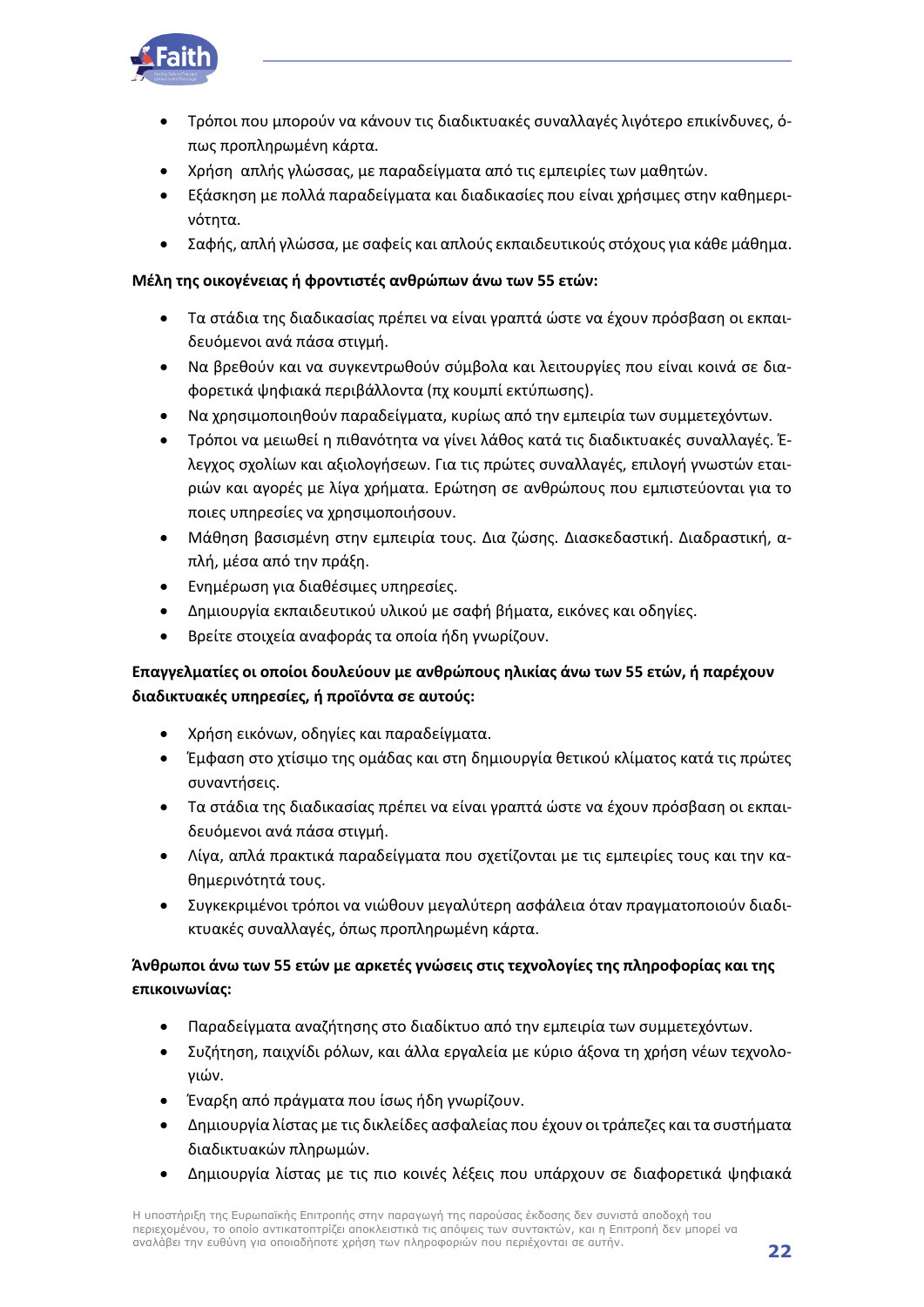

περιβάλλοντα (Άνοιγμα, Εκτύπωση, Ρυθμίσεις).

- Στις συναντήσεις οι συμμετέχοντες πρέπει να έχουν αρκετό χρόνο να εξασκηθούν και ο/η εκπαιδευτής/τρια πρέπει να έχει πολλή υπομονή.
- Οι συμμετέχοντες να έχουν επιλογές.
- Χρήση παραδειγμάτων που τους είναι πιο οικεία και βασίζονται στην εμπειρία τους ή των φίλων/ συγγενών τους. Παράλληλα, ανάδειξη των προβλημάτων που μπορεί να προκύψουν.

#### **Γενικός πληθυσμός:**

- Εστίαση στα θέματα που ενδιαφέρουν περισσότερο τις ηλικίες άνω των 55 ετών.
- Με βάση τις συνεντεύξεις, εστίαση στις εφαρμογές που χρησιμοποιούν περισσότερο τα άτομα άνω των 55.
- Χρήση παραδειγμάτων και τρόπων δημιουργίας, οργάνωσης και απομνημόνευσης κωδικών πρόσβασης.
- Συγκέντρωση διάφορων κατηγοριών επικίνδυνων μηνυμάτων και σχετική συζήτηση.
- Οδηγίες για το πού μπορούν συνήθως να βρουν μενού ή πλήκτρα σε ένα ψηφιακό περιβάλλον.
- Απλά παραδείγματα για την εκμάθηση πληκτρολόγησης ή χρήσης συσκευών αφής.
- Επιλογή εύκολων εφαρμογών, χωρίς οδηγίες, για να πειραματιστούν.
- Καλλιέργεια στάσης υπομονής στους συμμετέχοντες και στους εκπαιδευτές.
- Συζήτηση για τις κοινές απάτες στο διαδίκτυο και πώς να τις αποφεύγουν.
- Χρήση παραδειγμάτων.
- Δημιουργία κλίματος κατανόησης, υπομονής, σεβασμού, καλής διάθεσης και χιούμορ.
- Η κατάκτηση της γνώσης είναι πιο σημαντική από την ολοκλήρωση της ύλης.
- Απλές διαδικασίες, με έμφαση σε ένα θέμα τη φορά.
- Σχεδιασμός του αναλυτικού προγράμματος με βάση αυτή την έρευνα και τις ανάγκες που προέκυψαν, διατηρώντας την ευέλικτη για προσαρμογή στις ανάγκες τους.

#### 3.2.4 Θέματα, μοτίβα και ιδέες που αναδείχθηκαν μέσα από την έρευνα:

#### **Άνθρωποι άνω των 55 ετών με χαμηλή σχετικά γνώση των νέων τεχνολογιών πληροφορίας και επικοινωνίας:**

- Έλεγχος πηγής / υπερβολικών ειδήσεων.
- Υπομονή, κατανοητό μάθημα.
- Επανάληψη, εξάσκηση, με βάση τις ανάγκες τους, με υλικό για διάβασμα.

#### **Μέλη της οικογένειας ή φροντιστές ανθρώπων άνω των 55 ετών:**

- Τα άτομα μεγαλύτερης ηλικίας δεν ξέρουν πώς λειτουργεί το διαδίκτυο και τους κινδύνους του.
- Φόβος.
- Επεξηγήσεις/ διευκρινίσεις.
- Απλά, πρακτικά.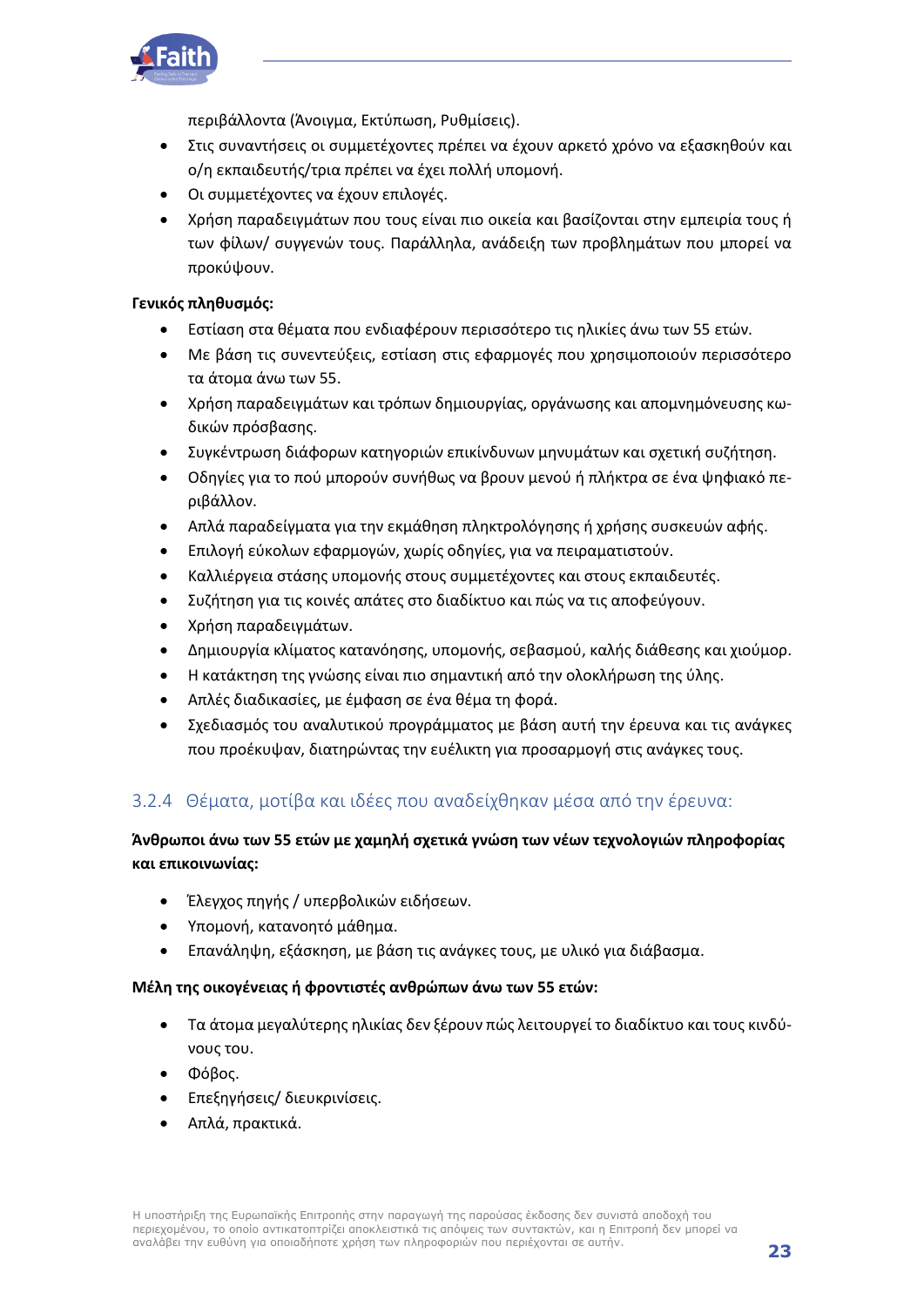

**Επαγγελματίες οι οποίοι δουλεύουν με ανθρώπους ηλικίας άνω των 55 ετών, ή παρέχουν διαδικτυακές υπηρεσίες, ή προϊόντα σε αυτούς:**

- Ανάγκη για επαναλήψεις στο μάθημα.
- Χαμηλή αυτοπεποίθηση.

#### **Γενικός πληθυσμός:**

- Καταπολέμηση απομόνωσης, για βελτίωση της καθημερινότητας, για να παραμένουμε ενεργοί, απαραίτητη, ανεξαρτησία/αυτονομία, επικοινωνία, εκπαίδευση.
- Δυσκολία πλοήγησης σε μενού, αγγλική γλώσσα, ο φόβος του λάθους.
- Φόβος, κακή πληροφόρηση.
- Έλλειψη γνώσεων, φόβος του λάθους, πολυπλοκότητα επιβεβαίωσης.
- Εκπαίδευση, πρακτική εξάσκηση, εξοικείωση.
- Ενσυναίσθηση, "ίδια γλώσσα", καλύτερη επικοινωνία.
- Υπομονή, ηρεμία, καλή διάθεση, κατανόηση, σεβασμός, επιμονή, ενσυναίσθηση, χιούμορ.
- <span id="page-23-0"></span>• Δια ζώσης, απλά, κατανοητά, με αργούς ρυθμούς, πρακτικά, πολλά παραδείγματα.

### 4. Επιλογή Λειτουργικών και Μη-λειτουργικών αναγκών

#### <span id="page-23-1"></span>4.1. Προσέγγιση

Οι προκλήσεις οι οποίες αναγνωρίστηκαν στο προηγούμενο βήμα της έρευνας αποτέλεσαν τη βάση για τη μετέπειτα διαμόρφωση των απαιτήσεων του εκπαιδευτικού προγράμματος που πρόκειται να σχεδιαστεί και υλοποιηθεί στα πλαίσια του FAITh. Σε αυτό το βήμα οι αρχικές προκλήσεις/ανάγκες/δυσκολίες "μεταφράστηκαν" σε λειτουργικές και μη-λειτουργικές απαιτήσεις και στη συνέχεια έγινε μια προσπάθεια προτεραιοποίησης ανάμεσα στις απαιτήσεις που επιλέχθηκαν, με τις περισσότερες να έχουν υψηλή προτεραιότητα.

#### <span id="page-23-2"></span>4.2. Αποτελέσματα

Οι συνολικές απαιτήσεις οι οποίες προέκυψαν είναι περίπου εξήντα και παρουσιάζονται δύο παρακάτω.

#### **Λειτουργικές απαιτήσεις:**

- Εκπαίδευση σχετικά με την είσοδο σε μια νέα ιστοσελίδα / διαδικτυακή υπηρεσία.
- Εκπαίδευση σχετικά με τον εντοπισμό ψευδών ειδήσεων και διαδικτυακών απατών.
- Εκπαίδευση για συναλλαγές στο διαδίκτυο.
- Σχεδιασμός προγράμματος σύμφωνα με τις ανάγκες των ατόμων μεγαλύτερης ηλικίας
- Το πρόγραμμα να επικεντρώνεται στα smartphones.
- Το πρόγραμμα να παρέχει εκπαίδευση σχετικά με τις διαδικτυακές εμπορικές συναλλαγές.
- Η εκπαίδευση να περιλαμβάνει εκπαιδευτικά εργαλεία.
- Θεωρητική και πρακτική παρουσίαση διαφορετικών τύπων εφαρμογών και τα κοινά σύμβολα και λειτουργίες που έχουν.
- Με το πρόγραμμα να παρέχεται και εκπαιδευτικό υλικό.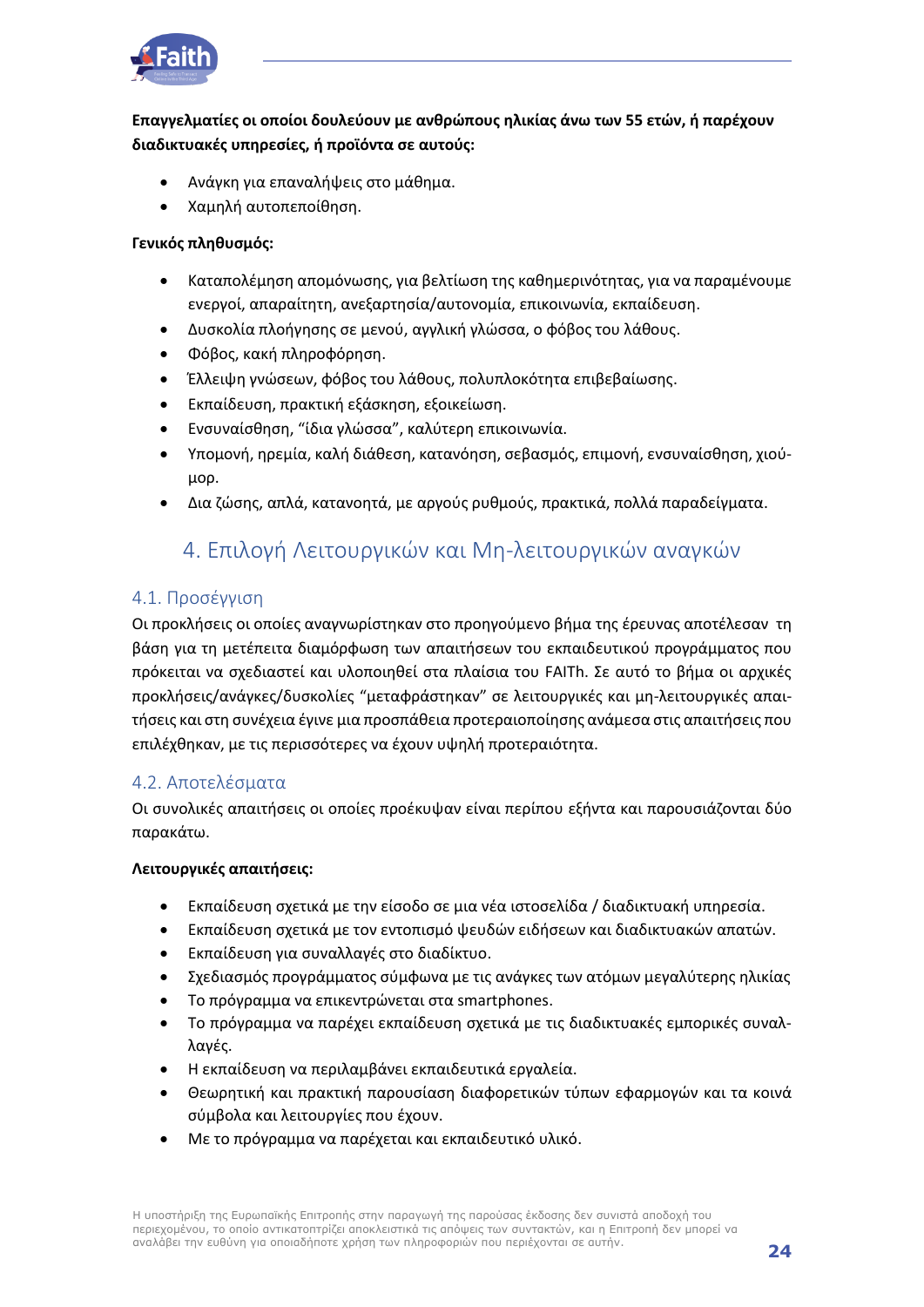

- Το πρόγραμμα να παρέχει εκπαίδευση σχετικά με τον εντοπισμό και την αποφυγή ψευδών ειδήσεων και διαδικτυακών απατών.
- Να επικεντρώνεται στη βελτίωση της κατανόησης και της χρήσης του διαδικτύου.
- Να παρέχει εκπαίδευση σχετικά με τους κινδύνους στο διαδίκτυο και τρόπους προστασίας.
- Να περιλαμβάνει στην εκπαιδευτική διαδικασία ενήλικες μεγαλύτερης ηλικίας ήδη εξοικειωμένους με τις νέες τεχνολογίες.
- Να παρέχει εκπαίδευση σχετικά με τις διαδικτυακές συναλλαγές.
- Να παρέχει οδηγίες και υλικό για χρήση εκτός μαθημάτων.
- Να επικεντρώνεται στη βελτίωση της κατανόησης και της χρήσης του διαδικτύου.
- Να παρέχει εκπαίδευση για διαδικτυακές συναλλαγές.
- Να περιλαμβάνει παραδείγματα προϊόντων φιλικών προς τις μεγαλύτερες ηλικίες.
- Να παρέχει εκπαίδευση σχετικά με το πώς μπορούν οι εκπαιδευόμενοι να δώσουν ανατροφοδότηση σε διάφορες πλατφόρμες.
- Οδηγίες για σωστή αναζήτηση στο διαδίκτυο.
- Να παρέχει εκπαίδευση σχετικά με τη σωστή χρήση των κοινωνικών δικτύων και τους σχετικούς κινδύνους.
- Να παρέχει εκπαίδευση σχετικά με τις βέλτιστες πρακτικές κατά τη χρήση του διαδικτύου και των νέων τεχνολογιών.
- Να παρέχει εκπαίδευση για ασφαλείς διαδικτυακές συναλλαγές.
- Εκπαίδευση σε βασικές αγγλικές λέξεις που χρησιμοποιούνται συχνά στο διαδίκτυο και σε εφαρμογές.
- Να παρέχει έναν βασικό πυρήνα κατηγοριών και μετά από αυτές κάποια επιπλέον μπορούν να επιλέξουν οι συμμετέχοντες.
- Εκπαίδευση για διαδικτυακές συναλλαγές.
- Εκπαίδευση σχετικά με τους τρόπους ενημέρωσης και χρήσης των κοινωνικών δικτύων.
- Το πρόγραμμα να περιλαμβάνει πράγματα για τα οποία οι άνθρωποι χρησιμοποιούν συνήθως το διαδίκτυο στην καθημερινή τους ζωή.
- Να παρέχει εκπαίδευση στις βασικές πλατφόρμες επικοινωνίας.
- Να παρέχει εκπαίδευση σχετικά με τη χρήση του διαδικτύου για θέματα υγείας.
- Να δίνει μερικές βασικές κατηγορίες για όλους τους συμμετέχοντες και μερικές επιπλέον, προαιρετικές για αυτούς που μπορούν να ολοκληρώσουν τις αρχικές σε σύντομο χρονικό διάστημα.
- Εκπαίδευση για τη δημιουργία, οργάνωση και απομνημόνευση κωδικών πρόσβασης.
- Εκπαίδευση σχετικά με την αντιμετώπιση διαφημίσεων και αναδυόμενων παραθύρων.
- Εκπαίδευση σε διαφορετικά ψηφιακά περιβάλλοντα.
- Εκπαίδευση σχετικά με την πληκτρολόγηση και την απλή χρήση.
- Παραδείγματα εργαλείων προσβασιμότητας και πώς χρησιμοποιούνται.
- Εκπαίδευση σχετικά με τη χρήση μιας νέας εφαρμογής.
- Επανάληψη των γνώσεων των προηγούμενων μαθημάτων.
- Εκπαίδευση για τον εντοπισμό και τον χειρισμό κινδύνων στο διαδίκτυο.
- Εκπαίδευση για τα δικαιώματα των καταναλωτών.
- Εκπαίδευση σχετικά με την επαλήθευση ηλεκτρονικού ταχυδρομείου και τηλεφώνου.
- Σχεδιασμός προγράμματος σύμφωνα με τις ανάγκες των ατόμων μεγαλύτερης ηλικίας.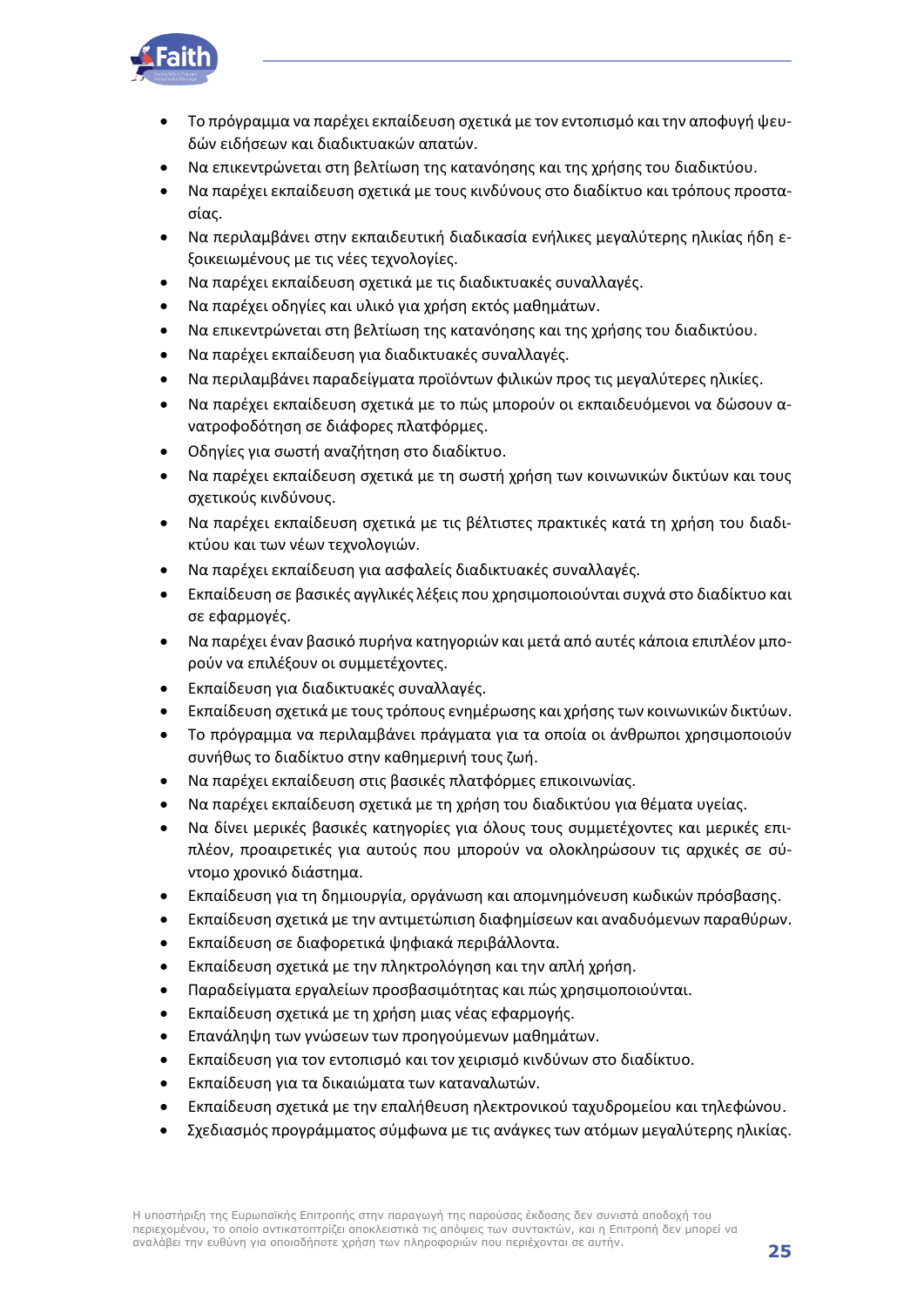

#### **Μη-λειτουργικές απαιτήσεις:**

- Στο πρόγραμμα να χρησιμοποιείται απλή γλώσσα.
- Ο εκπαιδευτής πρέπει να έχει υπομονή.
- Να αποφεύγονται πολλές θεωρίες, εστιάζοντας στην πράξη.
- Να είμαστε ανοιχτοί στις ανάγκες των συμμετεχόντων κατά την υλοποίηση.
- Τα μαθήματα να είναι απλά και ξεκάθαρα.
- Το πρόγραμμα να χωρίζεται σε ενότητες και με απλά βήματα, να εστιάζει σε αυτές και να τις επαναλαμβάνει καθ 'όλη τη διάρκειά του.
- Διαδραστική μάθηση, μέσα από πρακτική εξάσκηση με βάση τις ανάγκες τους.
- Δημιουργία ευχάριστου εκπαιδευτικού περιβάλλοντος.
- Ενημέρωση για το πώς χρησιμοποιείται η τεχνολογία από άλλα άτομα της ηλικίας τους.
- Το κύριο μέρος του εκπαιδευτικού προγράμματος να πραγματοποιείται δια ζώσης.
- Στο πλαίσιο του προγράμματος να δίνεται η ευκαιρία στους συμμετέχοντες να επικοινωνούν, ώστε να μπορούν να επιλύουν προβλήματα εκτός του χρόνου μαθήματος.
- Εκκίνηση με απλές δραστηριότητες, ώστε να αισθανθούν μεγαλύτερη αυτοπεποίθηση.
- Το πρόγραμμα πρέπει να λαμβάνει υπόψη τον ρυθμό των συμμετεχόντων.
- Κατά τη διάρκεια κάθε μαθήματος οι βασικές έννοιες να επαναλαμβάνονται πολλές φορές.
- Κάθε μάθημα πρέπει να γίνεται με υπομονή.
- Τα περισσότερα μαθήματα να πραγματοποιούνται δια ζώσης.
- Μαθήματα με τη βοήθεια συνομηλίκων.
- Δημιουργία ωραίας ατμόσφαιρας για τα μαθήματα.
- Αργό ρυθμό, προσαρμοσμένος στις ανάγκες των συμμετεχόντων κατά τη διάρκεια κάθε μαθήματος και καθ 'όλη τη διάρκεια του προγράμματος.
- Τα μαθήματα να γίνονται με απλό τρόπο.
- Το πρόγραμμα να είναι ανοιχτό στις ανάγκες των συμμετεχόντων κατά την υλοποίηση.
- Οι εκπαιδευτές πρέπει να εκπαιδεύονται και να λειτουργούν σύμφωνα με τις αρχές των μαθησιακών αναγκών των ατόμων μεγαλύτερης ηλικίας.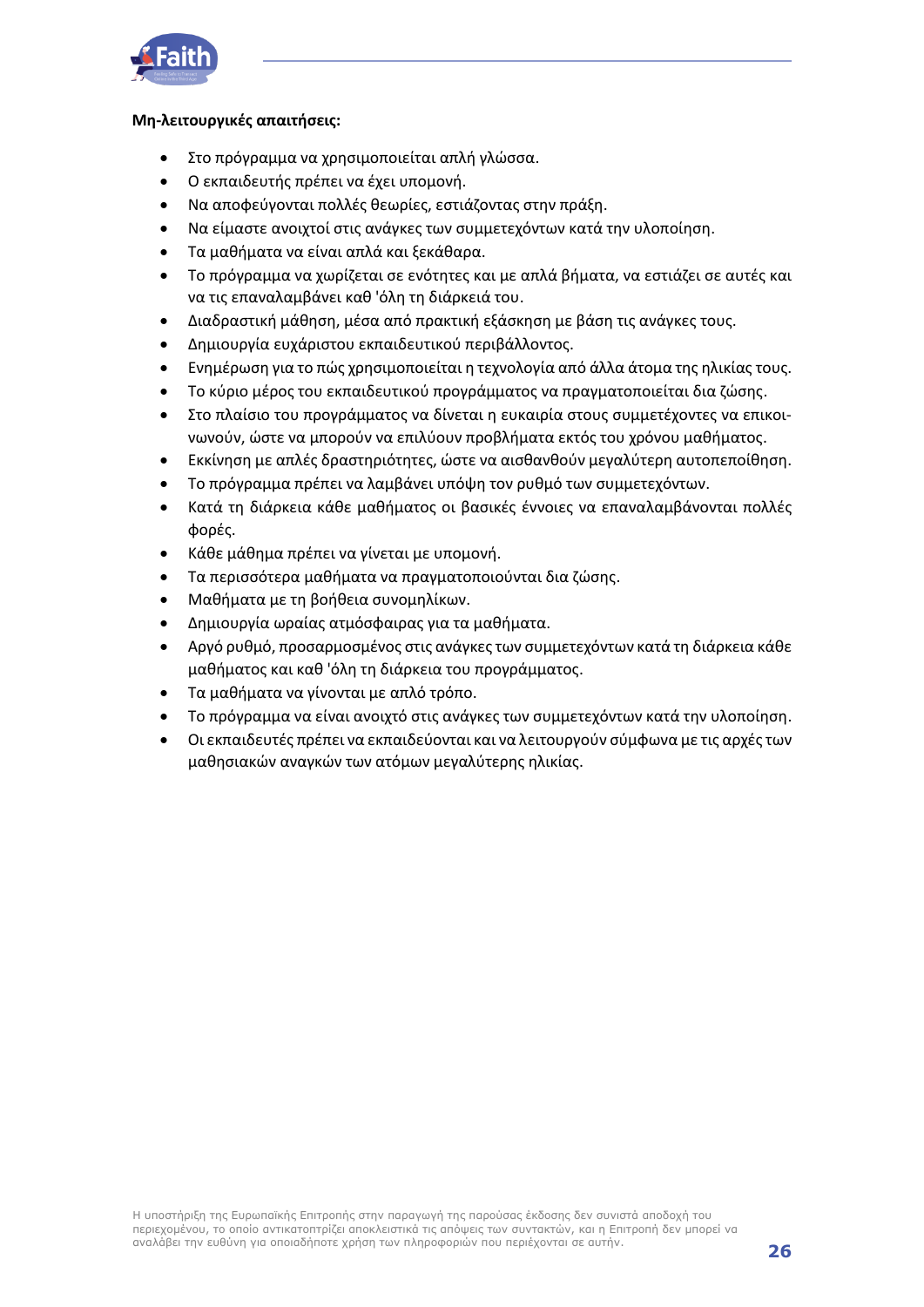

## 5. Συμπεράσματα

<span id="page-26-0"></span>Η εν λόγω έρευνα επιχείρησε να διερευνήσει διάφορα ζητήματα σε σύντομο χρονικό διάστημα. Τα βασικά ζητήματα που εξετάστηκαν, έχοντας κατά νου τους ανθρώπους ηλικίας άνω των 55 ετών, ήταν ο ψηφιακός εγγραματισμός, οι διαδικτυακές συναλλαγές, και η εκπαίδευση με καθοδηγητή λα.

Η βιβλιογραφική έρευνα συνέβαλλε σε σημαντικό βαθμό στην αποκρυστάλλωση πολλών διαφορετικών οπτικών για ζητήματα τα οποία αντιμετωπίζουν άνθρωποι μεγαλύτερης ηλικίας όταν χρησιμοποιούν τις νέες τεχνολογίες. Παράλληλα, αναδείχθηκαν και κάποια ζητήματα τα οποία δεν ήταν τόσο εμφανή.

Μέσα από την προσπάθεια ορισμού των δύο εννοιών, του ψηφιακού οικονομικού εγγραματισμού και του Peer-mentoring (Καθοδήγηση από ομότιμο), αναδείχθηκαν προβληματισμοί, αλλά και πολλές ιδέες και λύσεις για τον σχεδιασμό και την υλοποίηση του εκπαιδευτικού προγράμματος του έργου.

Η βασική, ωστόσο, πηγή για ιδέες, ανάγκες και λύσεις ήταν η πρωτογενής έρευνα. Μέσα από την επικοινωνία κατά τη διάρκεια των συνεντεύξεων, της ομάδας εστίασης (focus group), αλλά και μέσα από την διαδικτυακή έρευνα, αναγνωρίστηκαν πολλές ανάγκες και προκλήσεις, οι οποίες με τη σειρά τους οδήγησαν στην επιλογή των λειτουργικών και μη-λειτουργικών απαιτήσεων του εκπαιδευτικού προγράμματος.

Κάθε επικοινωνία είχε το δικό της ρόλο. Με τις συνεντεύξεις προσεγγίστηκαν πολλά ζητήματα σε βάθος, με τη διαδικτυακή έρευνα επιτεύχθηκε μεγάλο εύρος σε απόψεις και ιδέες, και με την ομάδα εστίασης (focus group) διεξήχθη μια εκτενής συζήτηση η οποία έφερε στην επιφάνεια ζητήματα τα οποία δεν είχαν μπει προβλεφθεί αρχικά.

Σκοπός είναι το υλικό που συγκεντρώθηκε να χρησιμοποιηθεί για τα επόμενα βήματα του προγράμματος, καθώς και για άλλα προγράμματα ή δράσεις, αφού η βελτίωση του ψηφιακού εγγραματισμού των ανθρώπων μεγαλύτερης ηλικίας αποτελεί μία σημαντική ανάγκη τόσο μεσοπρόθεσμα όσο και μακροπρόθεσμα.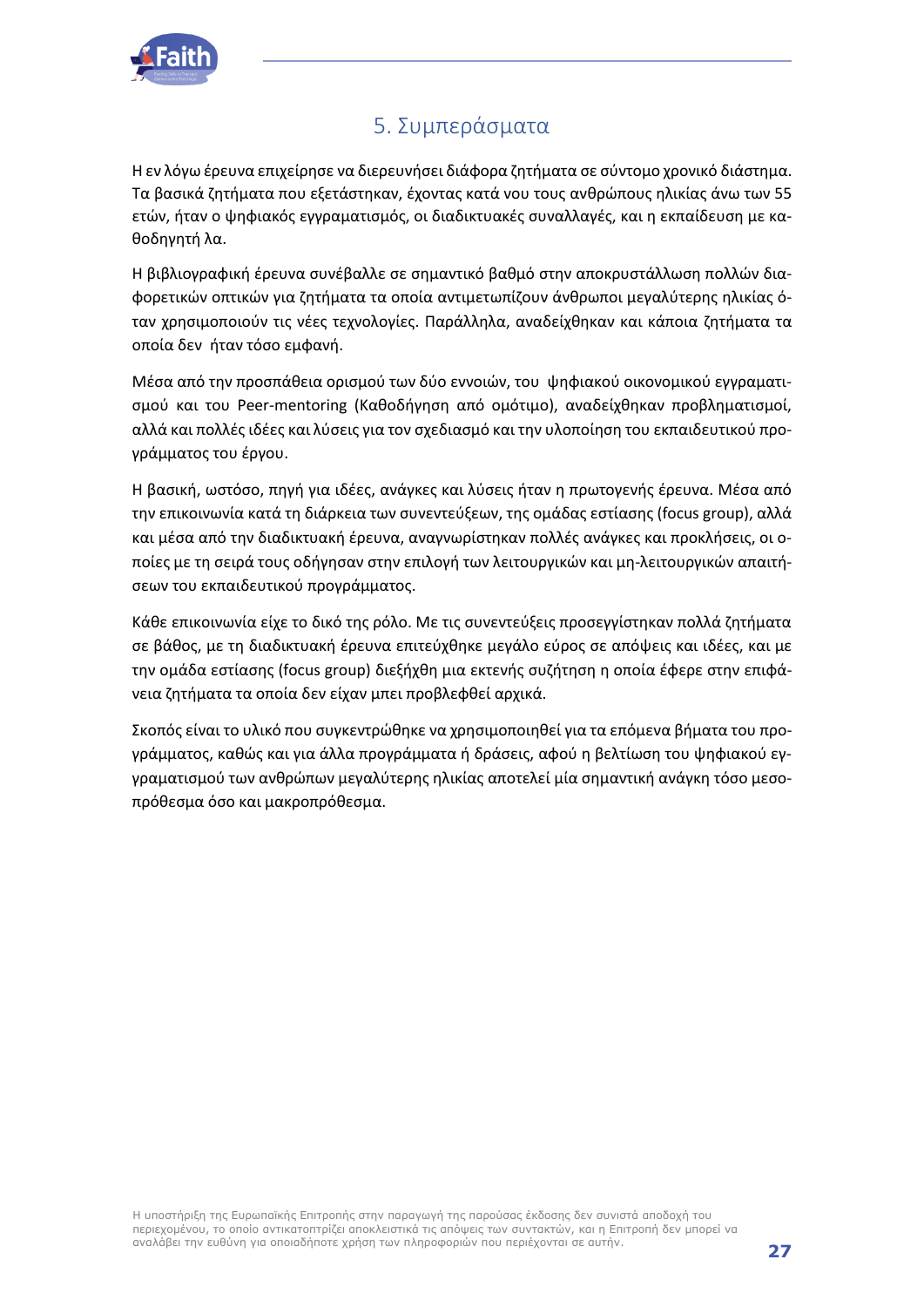

## 6. Annexes (Παρατήματα)

- <span id="page-27-1"></span><span id="page-27-0"></span>6.1. Literature Review and Classification Template File: "Literature Review and Classification - Greece.xlsx"
- <span id="page-27-2"></span>6.2. Focus Groups and Interviews Participant Informed Consent Package in [Greek]

File: "FAITh\_Participant Informed Consent Package - Greece.docx"

<span id="page-27-3"></span>6.3. Interviews Questionnaires in [Greek]

File: "FAITh\_Interview Questionnaire\_Caregivers or Family Members - Greece"

File: "FAITh\_Interview Questionnaire\_Older Adults - Greece.docx"

File: "FAITh\_Interview Questionnaire\_Qualified Professionals - Greece.docx"

- <span id="page-27-4"></span>6.4. Online Survey in [Greek] File: "FAITh Online Survey - Greece.docx"
- <span id="page-27-5"></span>6.5. Focus Groups, Interviews and Online Survey Data Collection and Analysis Templates

File: "Απαντήσεις ερωτηματολογίων 55+.xlsx"

File: "Απαντήσεις ερωτηματολογίων επαγγελματιών.ods"

File: "Απαντήσεις ερωτηματολογίων συγγενών-φροντιστών.ods"

<span id="page-27-6"></span>6.6. Challenges and Requirements' Elicitation Template File: "Challenges and Requirements\_OlderAdults55+.xlsx"

File: "Challenges and Requirements Family-Carers.xlsx"

File: "Challenges and Requirements Professionals.xlsx"

File: "Challenges and Requirements FocusGroup.xlsx"

File: "Challenges and Requirements\_OnlineSurvey.xlsx"

<span id="page-27-7"></span>6.7. Functional and Non-functional Requirements' Prioritization Template The same files as in annex 6.6